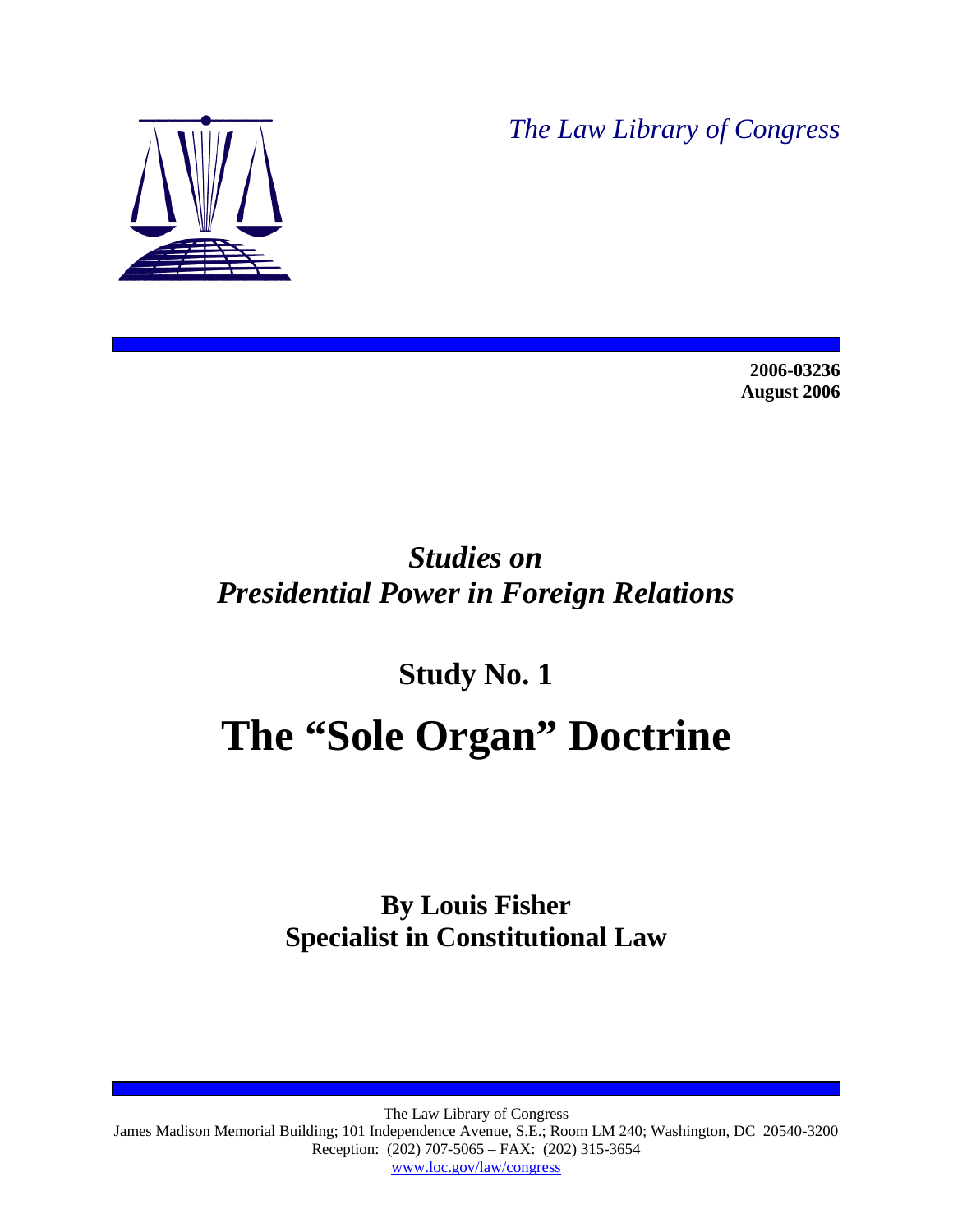#### **LAW LIBRARY OF CONGRESS**

**August 28, 2006** 

#### **A Series of Studies on**

### **Presidential Power In Foreign Relations: No. 1: The "Sole Organ" Doctrine**

#### **Louis Fisher[1](#page-1-0) Specialist in Constitutional Law**

#### *Executive Summary*

*The Executive Branch relies in part on the "sole organ" doctrine to define presidential power broadly in foreign relations and national security, including assertions of an inherent executive power that is not subject to legislative or judicial constraints. The*  doctrine draws from a statement by John Marshall when he served in the House of *Representatives in 1800: "The President is the sole organ of the nation in its external relations, and its sole representative with foreign nations."[2](#page-1-1) The Supreme Court, in*  United States *v.* Curtiss-Wright *(1936), cited Marshall's speech in arguing for inherent presidential powers in external relations. When read in context, however, Marshall's speech does not support an independent, extra-constitutional or exclusive power of the President in foreign relations. The concept of an Executive having sole power over foreign relations borrows from other sources, including the British model of a royal prerogative.* 

#### **I. Executive Branch Position**

In offering a legal defense for President Harry Truman's decision in 1950 to order U.S. troops to Korea, the State Department argued that the President "has authority to conduct the foreign relations of the United States."[3](#page-1-2) Citing *United States* v. *Curtiss-Wright* (1936), the department stated that the President is "charged with the duty of conducting the foreign relations of the United States and in this field he 'alone has the power to speak or listen as a representative of the Nation."<sup>[4](#page-1-3)</sup> In 1966, the State Department defended the legality of the Vietnam War in part by stating that the President "holds the prime responsibility for the conduct of United States foreign relations."<sup>[5](#page-1-4)</sup>

A more recent claim of exclusive or overriding presidential power appears in a 1996 memo by the Office of Legal Counsel (OLC) regarding a whistleblower bill for the Intelligence Community. OLC

4 *Id.* at 174.

-

<span id="page-1-0"></span><sup>&</sup>lt;sup>1</sup> The author appreciates comments and suggestions from David Abramowitz, Reb Brownnell, Mary Cornaby, Jennifer Elsea, Brian McKeon, Harold Relyea, Morton Rosenberg, Kersi Shroff, and Hillel Weinberg.

 $2$  10 ANNALS OF CONG. 613.

<span id="page-1-2"></span><span id="page-1-1"></span><sup>3</sup> U.S. Department of State, *Authority of the President to Repel the Attack in Korea*, 23 Department of State Bulletin 173 (1950).

<span id="page-1-4"></span><span id="page-1-3"></span><sup>5</sup> U.S. Department of State, *The Legality of United States Participation in the Defense of Viet-Nam*, 54 Department of State Bulletin 474, 484 (1966).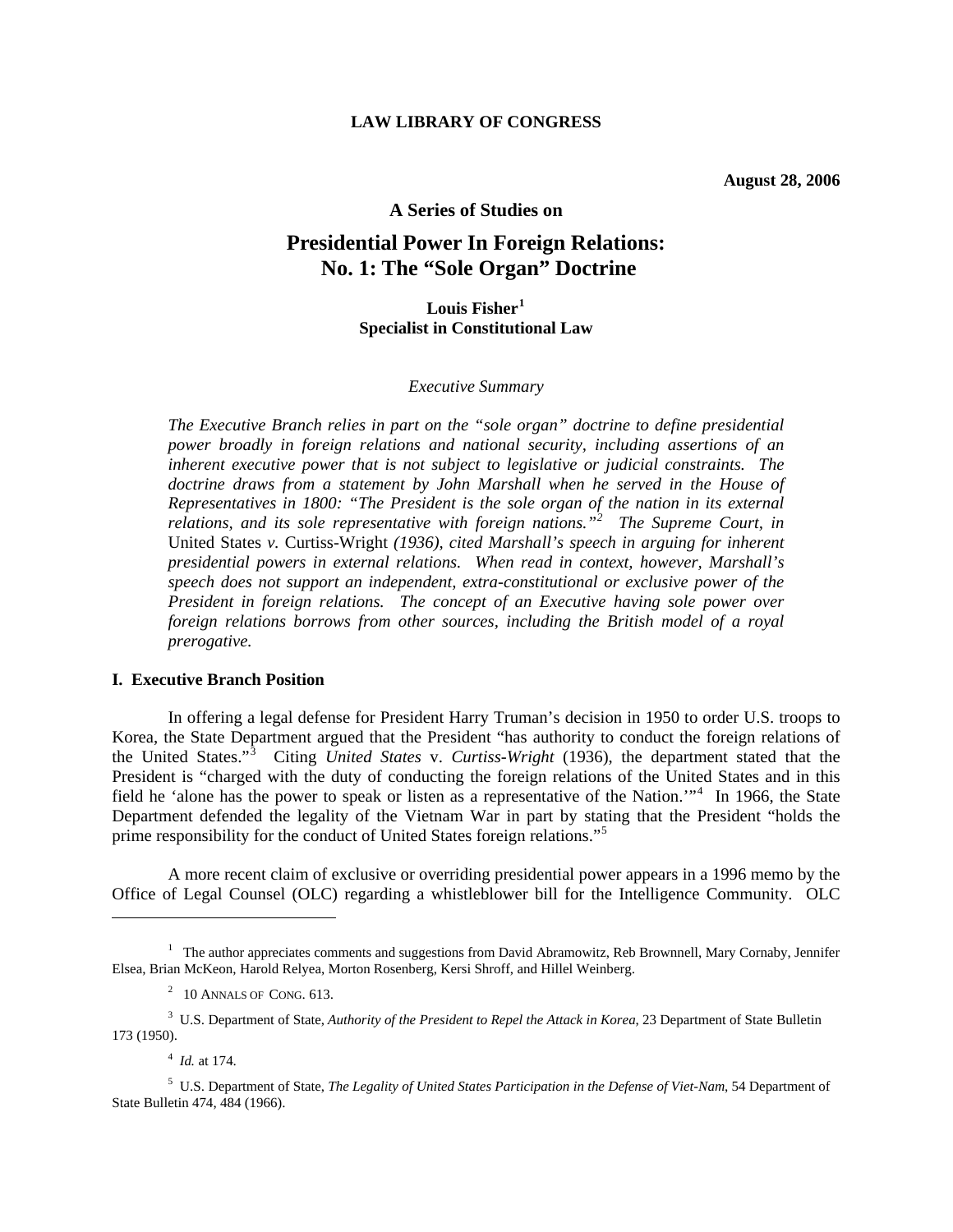concluded that the bill was unconstitutional in part because of the President's role as "sole organ of the Nation in its external relations."[6](#page-2-0) In a series of confidential memos written after 9/11, later released to the public, OLC wrote: "We conclude that the Constitution vests the President with the plenary authority, as Commander in Chief and the sole organ of the Nation in its foreign relations, to use military force abroad – especially in response to grave national emergencies created by sudden, unforeseen attacks on the people and territory of the United States."<sup>[7](#page-2-1)</sup>

On January 19, 2006, OLC defended the authority of the National Security Agency (NSA) to intercept international communications coming into and going out of the United States of persons allegedly linked to al Qaeda or related terrorist organizations. In defending the legality of the NSA operation, OLC pointed to "the President's well-recognized inherent constitutional authority as Commander in Chief and sole organ for the Nation in foreign affairs . . . . "<sup>[8](#page-2-2)</sup> In cases challenging NSA eavesdropping, the government argues in court that the state secrets privilege "embodies central aspects of the Executive's responsibilities under Article II of the Constitution as Commander-in-Chief and as the Nation's organ for foreign affairs."<sup>[9](#page-2-3)</sup>

Referred to in this manner, the "sole organ" doctrine appears to support a plenary, exclusive and inherent authority of the President in foreign relations and national security, an authority that overrides conflicting statutes and treaties. The theory appears to carry special weight because its author is John Marshall, a member of the House in 1800 and later Chief Justice of the Supreme Court. The theory is developed in an important foreign affairs case, *United States* v. *Curtiss-Wright*. [10](#page-2-4) However, when Marshall's speech is read in context, he did not advocate an independent, inherent presidential power over external affairs. That scope of power did exist in foreign constitutions and precedents, such as in British law, but Sections II through IV explain how the framers of the U.S. Constitution rejected the model of an Executive empowered to exercise exclusive control over external relations.<sup>[11](#page-2-5)</sup>

#### **II. British Precedents**

l

In creating a republic, the framers of the U.S. Constitution broke with the monarchical and prerogative principles promoted by such writers as John Locke and William Blackstone. Locke and Blackstone wrote against the backdrop of the seventeenth-century struggle for power between the British Parliament and the King. Parliamentarians urged that law derived from popular control and legislative action; supporters of monarchy believed in centralized authority and the doctrine of divine immanence.<sup>[12](#page-2-6)</sup>

<span id="page-2-0"></span><sup>6</sup> U.S. Department of Justice, Office of Legal Counsel, *Access to Classified Information*, by Christopher H. Schroeder, Acting Assistant Attorney General, Nov. 26, 1996, at 4 (citing a Justice Department brief).

<span id="page-2-1"></span><sup>7</sup> U.S. Department of Justice, Office of Legal Counsel, *The President's Constitutional Authority to Conduct Military Operations Against Terrorists and Nations Supporting Them*, by John C. Yoo, Deputy Assistant Attorney General, Sept. 25, 2001, at 1.

<span id="page-2-2"></span><sup>&</sup>lt;sup>8</sup> U.S. Department of Justice, Office of Legal Counsel, Legal Authorities Supporting the Activities of the National Security Agency Described by the President, Jan. 19, 2006, at 1.

<span id="page-2-3"></span><sup>&</sup>lt;sup>9</sup> United States' Reply in Support of the Assertion of the Military and State Secrets Privilege and Motion to Dismiss or, in the Alternative, for Summary Judgment by the United States, Hepting v. AT&T, Case No. C-06-0672-VRW (D. Cal. June 16, 2006), at 4.

<sup>10 299</sup> U.S. 304, 319 (1936).

<span id="page-2-6"></span><span id="page-2-5"></span><span id="page-2-4"></span><sup>&</sup>lt;sup>11</sup> By the 1600s, the British Parliament had begun to exercise some foreign affairs powers through the withholding and conditioning of funds, investigations, and impeachment of Cabinet officials. Abraham Sofaer, War, Foreign Affairs and Constitutional Power: The Origins 6-15 (1976).

 $12$  Francis D. Wormuth, The Royal Prerogative, 1603-1649, at 3-8 (1939).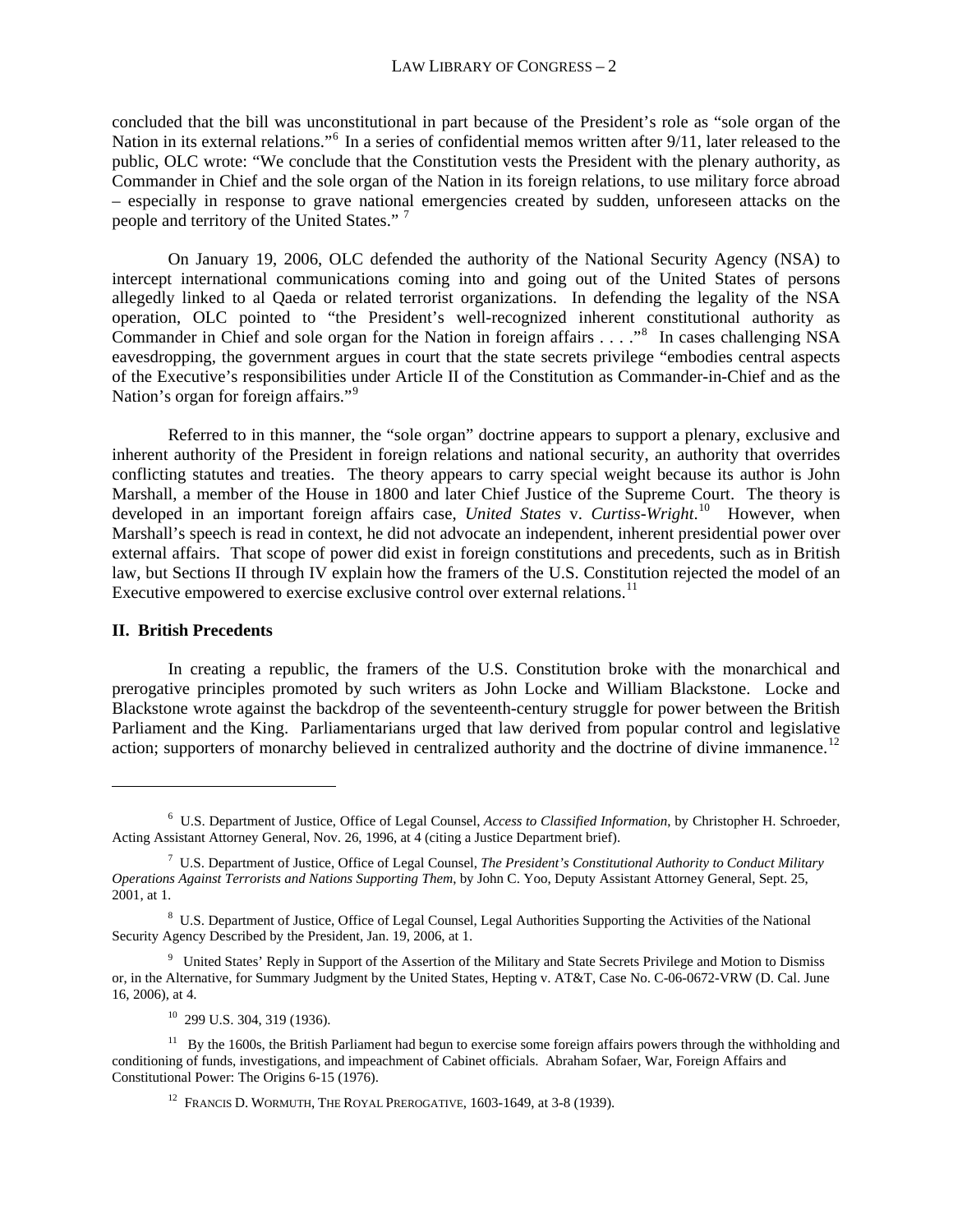To the royalists, the King exercised "not a derivative but a natural authority."[13](#page-3-0) Those who wrote in defense of the royal prerogative argued that it "inheres in the scepter, [and] cannot be taken away by any act of Parliament."<sup>[14](#page-3-1)</sup> By invoking the doctrine "reason of state," monarchs asserted their right to place individuals in jail "without naming a cause and to hold the prisoner without bail."[15](#page-3-2)

In his *Second Treatise on Civil Government* (1690), Locke promoted a number of republican principles to counter monarchical powers. He spoke of separating government into three branches: legislative, executive, and "federative." The last power, however, is what is called today foreign policy, and consisted of "the power of war and peace, leagues and alliances, and all the transactions with all persons and communities without the commonwealth." The federative power, Locke said, was "always almost united" with the Executive. Any attempt to separate executive and federative powers, he warned, would invite "disorder and ruin."<sup>[16](#page-3-3)</sup>

In his *Commentaries on the Law of England*, Blackstone placed all of foreign affairs and the war power in the Executive, who had the sole power to make war, send and receive ambassadors, make treaties, issue letters of marque and reprisals (authorizing private citizens to undertake military actions), and raise and regulate fleets and armies.<sup>[17](#page-3-4)</sup> Those powers were exclusive and not subject to checks: "in the exertion of lawful prerogative, the king is, and ought to be absolute; that is, so far absolute, that there is no legal authority than can either delay or resist him."<sup>[18](#page-3-5)</sup> The power over external affairs was "wisely placed in a single hand by the British constitution, for the sake of unanimity, strength, and dispatch."[19](#page-3-6) In describing this exclusivity, Blackstone often resorted to the adjective "sole." Thus, the king "has the sole power of sending ambassadors to foreign states, and receiving ambassadors at home."<sup>[20](#page-3-7)</sup> The king has "the sole prerogative of making war and peace."<sup>[21](#page-3-8)</sup> The king has "the sole power of raising and regulating fleets and armies."<sup>[22](#page-3-9)</sup> However broad the operation of the royal prerogative, it had limits. The Parliament could control the funding of fleets and armies. Moreover, the king's prerogative applied to "all things, that are not injurious to the subject [citizen]; for in them all, it must be remembered, that the king's prerogative stretcheth not to the doing of any wrong."<sup>[23](#page-3-10)</sup>

The framers did not assign Blackstone's prerogatives over foreign affairs solely to the President. Some of those powers are given exclusively to Congress (such as the power to declare war, issue letters of marque and reprisal, and raise and support armies and navies). Others are shared between the Senate and the President (the power to appoint ambassadors and make treaties).<sup>[24](#page-3-11)</sup> Under Article II, the President

<span id="page-3-0"></span>1

<sup>13</sup> *Id.* at 9.

<sup>14</sup> *Id.* at 73.

<span id="page-3-2"></span><span id="page-3-1"></span><sup>&</sup>lt;sup>15</sup> *Id.* at 78. See also H. V. EVATT, THE ROYAL PREROGATIVE (1987); JOHN ALLEN, INQUIRY INTO THE RISE AND GROWTH OF THE ROYAL PREROGATIVE IN ENGLAND (1849).

<sup>16</sup> JOHN LOCKE, SECOND TREATISE ON CIVIL GOVERNMENT §§ 146-48 (1690).

<span id="page-3-8"></span><span id="page-3-7"></span><span id="page-3-6"></span><span id="page-3-5"></span><span id="page-3-4"></span><span id="page-3-3"></span><sup>17 2</sup> BLACKSTONE, COMMENTARIES ON THE LAWS OF ENGLAND 237-62 (1803). *See* HALSBURY'S LAWS OF ENGLAND, V.. 8(2), at 465, para. 801 (4th ed. 1996).

<sup>18 2</sup> BLACKSTONE, COMMENTARIES, at 250.

<sup>19</sup> *Id.*

<sup>20</sup> *Id.* at 252.

<sup>21</sup> *Id.* at 257.

<span id="page-3-9"></span><sup>22</sup> *Id.* at 262.

<span id="page-3-10"></span><sup>23</sup> *Id*. at 238 (citing Finch L. 84, 85).

<span id="page-3-11"></span><sup>24</sup> U.S. CONST. arts. I-II.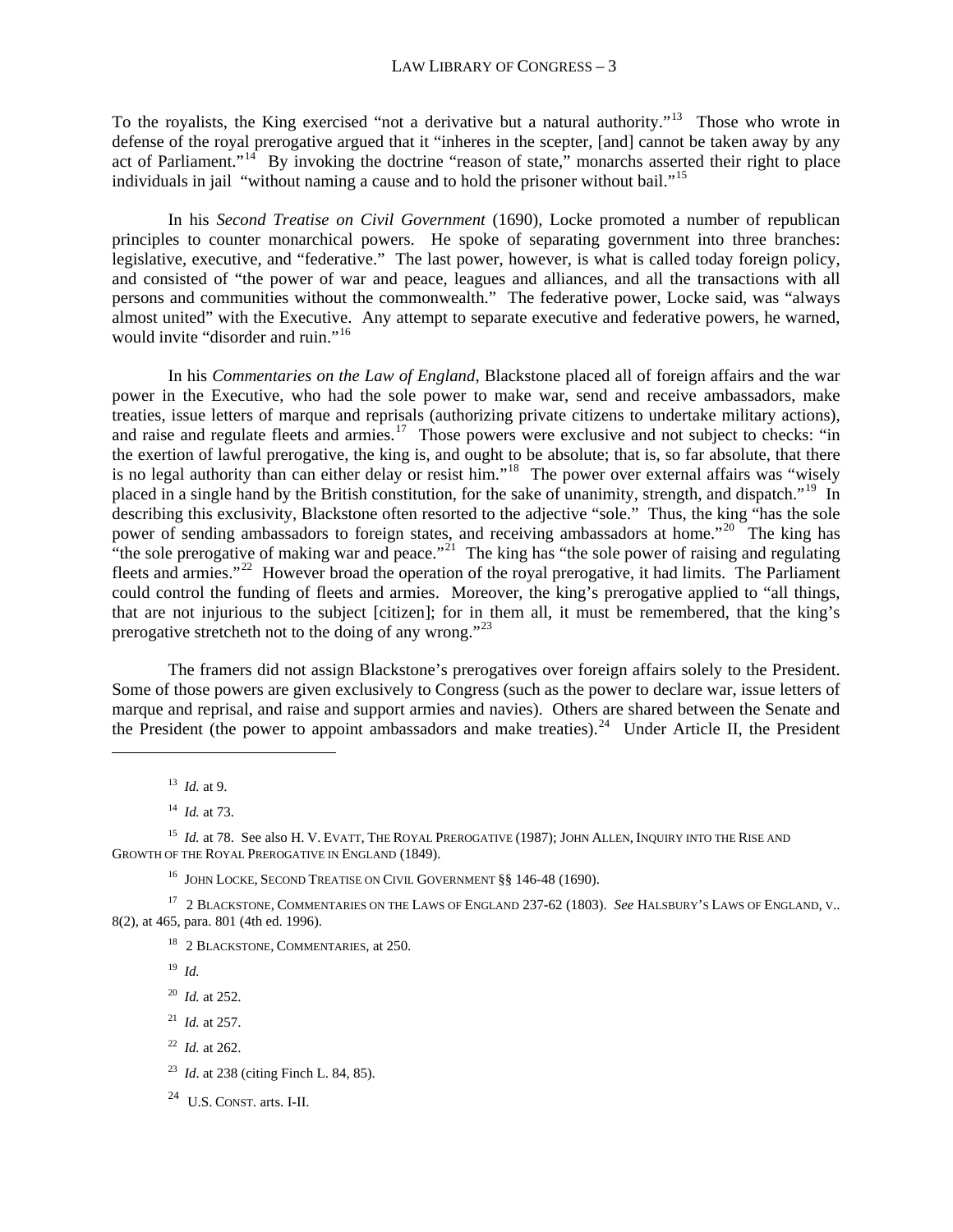"shall receive Ambassadors and other public Ministers," and he is the "Commander in Chief of the Army and Navy of the United States, and of the Militia of the several States, when called into the actual Service of the United States." As indicated by the nature of powers expressly granted to Congress in Article I, the Commander in Chief Clause could not have been meant to incorporate the powers of the British king.

Joseph Chitty, in his 1820 work on the prerogatives of the Crown, reflects the values and principles found in Blackstone. Chitty regarded it essential that the British constitution "made the King the delegate or representative of the people, with regard to foreign affairs; and has invested his Majesty with the supreme exclusive power of managing them."<sup>[25](#page-4-0)</sup> To Chitty, the constitution vested in the king "the sole power" to send ambassadors, consuls, and other minister abroad.<sup>[26](#page-4-1)</sup> As to letters of marque and reprisal, the king was "the only constitutional judge of the policy and expediency of commencing hostilities."<sup>[27](#page-4-2)</sup> The king possessed "the exclusive right to make war or peace, either within or out of his dominions."<sup>[28](#page-4-3)</sup>

#### **III. Montesquieu's Influence**

The framers of the U.S. Constitution paid great respect to Montesquieu, praising him in the *Federalist Papers* as "the celebrated Montesquieu" and the "oracle" always cited on the separation doctrine.<sup>[29](#page-4-4)</sup> They accepted his argument that in order to form a moderate government "it is necessary to combine the several powers; to regulate, temper, and set them in motion; to give, as it were, ballast to one, in order to enable it to counterpoise the other."<sup>[30](#page-4-5)</sup> They agreed also with these sentiments: "constant experience shows us that every man invested with power is apt to abuse it, and to carry his authority as far as it will go. Is it not strange, though true, to say that virtue itself has need of limits? To prevent this abuse, it is necessary from the very nature of things that power should be a check to power."<sup>[31](#page-4-6)</sup>

With regard to foreign relations, however, Montesquieu appeared to associate this field of action solely with the executive power. He recognized that the prince or magistrate "makes peace or war, sends or receives embassies, establishes the public security, and provides against invasions."[32](#page-4-7) He divided the executive power into two parts, one with respect "to things dependent on the law of nations," and the other with regard "to matters that depend on the civil law."<sup>[33](#page-4-8)</sup> By linking the Executive to the law of nations, the power of war came with it: "Offensive force is regulated by the law of nations."<sup>34</sup> Governments — meaning the executive power — "have a right to wage war for their own preservation."<sup>[35](#page-4-10)</sup>

<span id="page-4-3"></span><span id="page-4-2"></span><span id="page-4-1"></span><span id="page-4-0"></span>1

<span id="page-4-6"></span><sup>31</sup> *Id.* at 150.

<span id="page-4-8"></span>33 *Id.* 

<span id="page-4-9"></span>34 *Id.* at 133.

<span id="page-4-10"></span><sup>35</sup> *Id.* 

<sup>&</sup>lt;sup>25</sup> JOSEPH CHITTY, A TREATISE ON THE LAW OF THE PREROGATIVES OF THE CROWN 40 (1820).

<sup>26</sup> *Id.*

<sup>27</sup> *Id*. at 40-41.

<sup>28</sup> *Id.* at 41. *See also* A. W. BRADLEY ET AL., CONSTITUTIONAL AND ADMINISTRATIVE LAW 324-25 (11th ed. 1996).

<span id="page-4-4"></span><sup>&</sup>lt;sup>29</sup> THE FEDERALIST NO. 47 (James Madison); THE FEDERALIST 353 (Cooke ed. 1961).

<span id="page-4-5"></span><sup>30</sup> BARON DE MONTESQUIEU, THE SPIRIT OF LAWS 62 (1949).

<span id="page-4-7"></span><sup>32</sup> *Id.* at 151.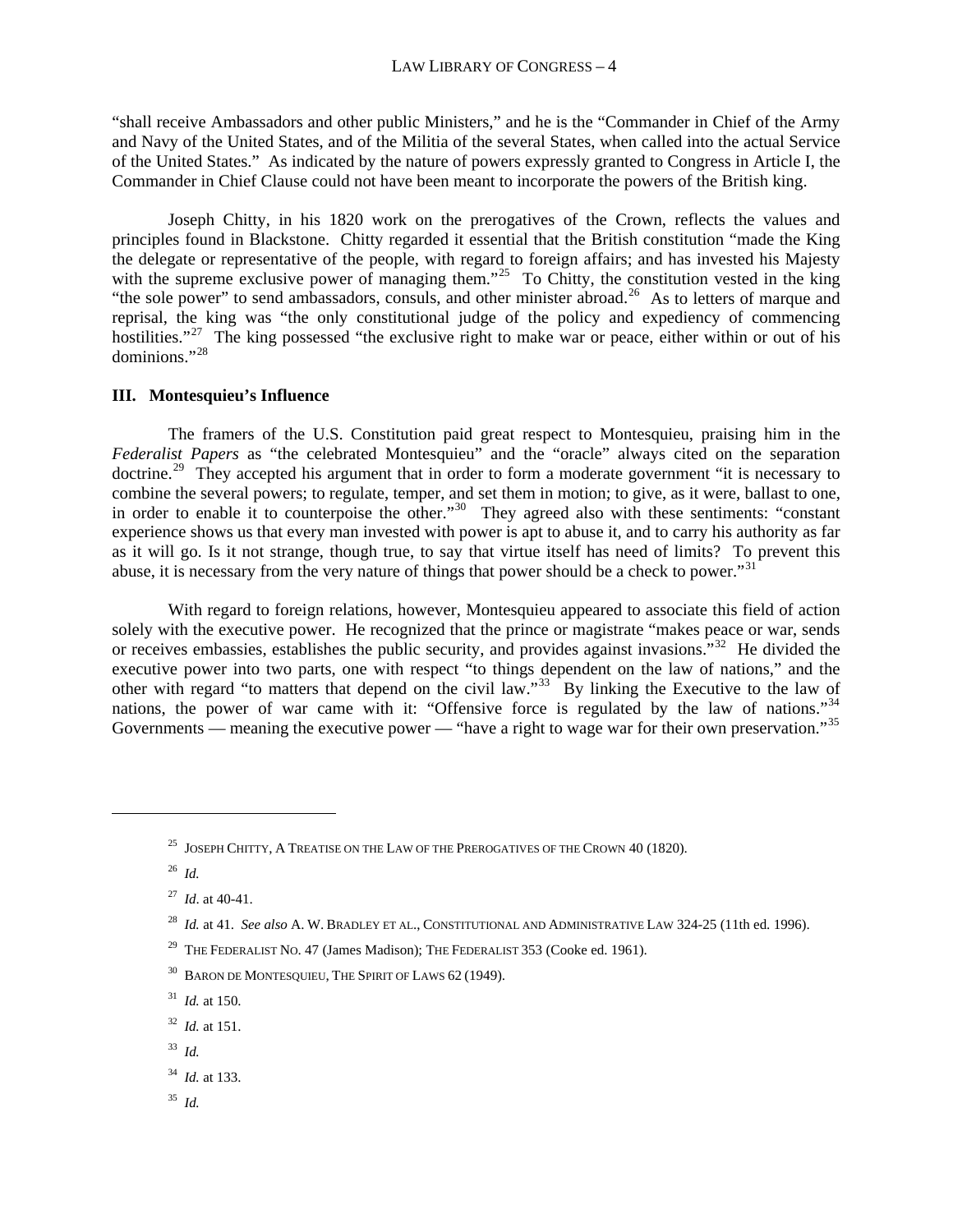#### **IV. Republican Form of Government**

The framers rejected Blackstone's and Montesquieu's theory of foreign relations because they put their trust not in a single Executive to govern foreign relations but in a system of popular control, elected representatives, separation of powers, and checks and balances. In Federalist No. 39, James Madison spoke about a government "which derives all its powers directly or indirectly from the great body of the people."[36](#page-5-0) This choice of government necessarily placed the primary power and authority in Congress. Madison underscored the vital link between a republican form of government and the spirit that infused the American Revolution: "[N]o other form would be reconcilable with the genius of the people of America; with the fundamental principles of the revolution; or with that honorable determination, which animates every votary of freedom, to rest all our political experiments on the capacity of mankind for selfgovernment. If the plan of the Convention therefore be found to depart from the republican character, its advocates must abandon it as no longer defensible."[37](#page-5-1) Elsewhere in *The Federalist*, Madison emphasized that "[i]n republican government the legislative authority, necessarily, predominates."[38](#page-5-2)

Alexander Hamilton, generally supportive of executive authority, offered these words of caution in Federalist No. 75 about the process of treaty-making: "The history of human conduct does not warrant that exalted opinion of human virtue which would make it wise in a nation to commit interests of so delicate and momentous a kind as those which concern its intercourse with the rest of the world to the sole disposal of a magistrate, created and circumstanced, as would be a president of the United States."<sup>[39](#page-5-3)</sup>

When the delegates met at the Philadelphia Convention in 1787, the British war model of Blackstone was repeatedly criticized. Pierce Butler "was for vesting the power in the President, who will have all the requisite qualities, and will not make war but when the Nation will support it." Roger Sherman, however, argued that the President should "be able to repel and not to commence war." Responding to Butler's statement, Elbridge Gerry objected that he "never expected to hear in a republic a motion to empower the Executive alone to declare war."<sup>[40](#page-5-4)</sup> George Mason "was agst giving the power of war to the Executive, because not  $\langle \text{safely}\rangle$  to be trusted with it; ... He was for clogging rather than facilitating war; but for facilitating peace. $^{341}$  $^{341}$  $^{341}$ 

During the constitutional debates, Charles Pinckney said he was for "a vigorous Executive but was afraid the Executive powers of  $\langle$ the existing $\rangle$  Congress might extend to peace & war &c which would render the Executive a Monarchy, of the worse kind, towit an elective one."<sup>[42](#page-5-6)</sup> John Rutledge wanted the executive power placed in a single person, "tho' he was not for giving him the power of war and peace."[43](#page-5-7) James Wilson, also supporting a single executive, "did not consider the Prerogatives of the British Monarch as a proper guide in defining the Executive powers. Some of these prerogatives were of a Legislative nature. Among others that of war  $\&$  peace  $\&c.^{44}$  $\&c.^{44}$  $\&c.^{44}$  Edmund Randolph worried about

<span id="page-5-3"></span><span id="page-5-2"></span><span id="page-5-1"></span><span id="page-5-0"></span>l

39 *Id.* at 548 (FEDERALIST NO. 75).

<span id="page-5-8"></span>44 *Id.* at 65-66.

<sup>36</sup> THE FEDERALIST 252 (Jacob E. Cooke ed. 1961).

<sup>37</sup> *Id.* at 250.

<sup>38</sup> *Id.* at 350 (FEDERALIST NO. 51).

<span id="page-5-4"></span><sup>40 2</sup> THE RECORDS OF THE FEDERAL CONVENTION OF 1787, at 318 (M. Farrand ed., 1937) (hereafter "Farrand").

<sup>41</sup> *Id.* at 319.

<span id="page-5-6"></span><span id="page-5-5"></span> $42$  1 Farrand 64-65.

<span id="page-5-7"></span><sup>43</sup> *Id.* at 65.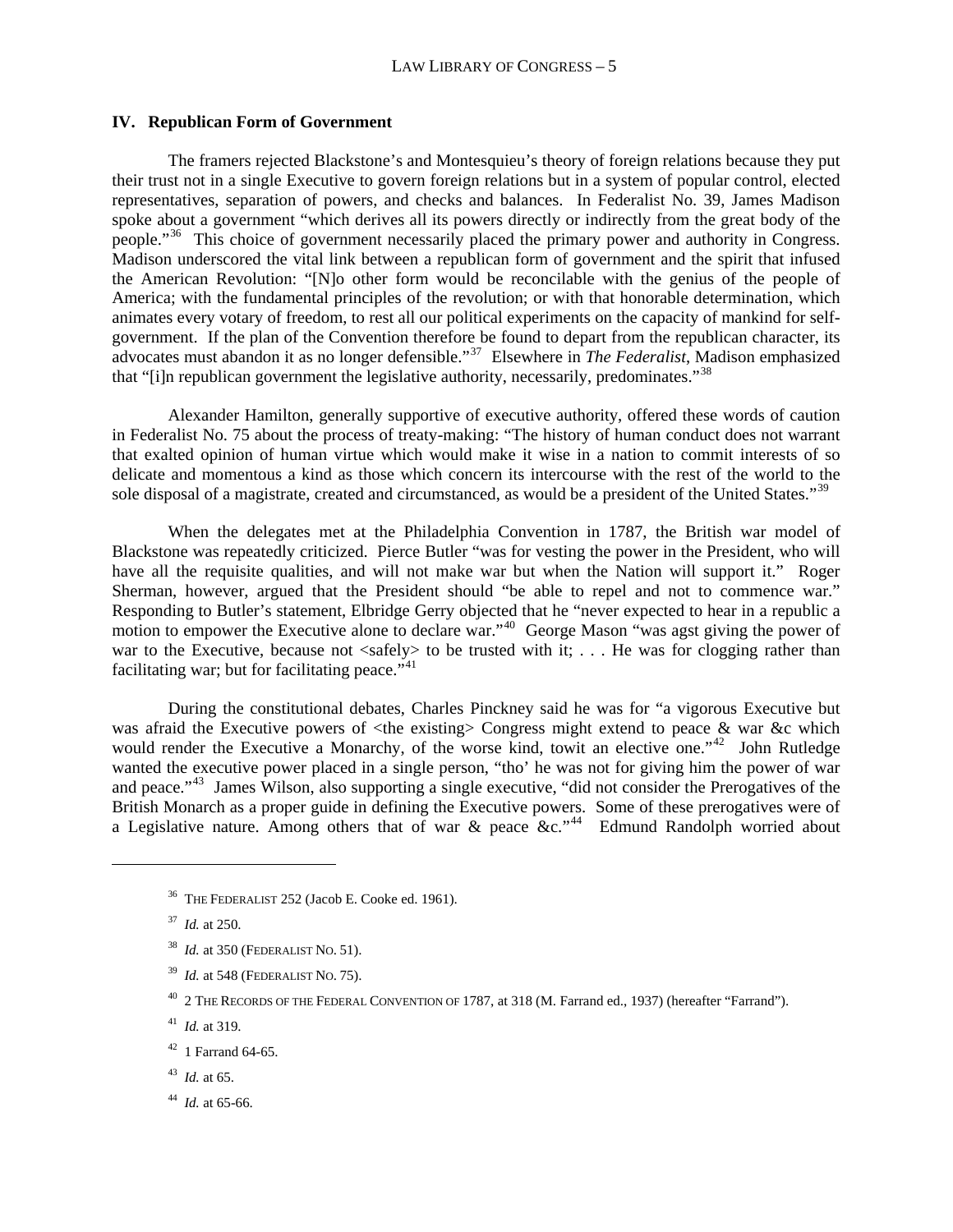executive power, calling it "the fœtus of monarchy."<sup>[45](#page-6-0)</sup> The delegates at the Philadelphia convention, he said, had "no motive to be governed by the British Governmt. as our prototype."<sup>[46](#page-6-1)</sup> If the United States had no other choice he might adopt the British model, but "the fixt genius of the people of America required a different form of Government."<sup>[47](#page-6-2)</sup> Wilson agreed that the British model "was inapplicable to the situation of this Country; the extent of which was so great, and the manners so republican, that nothing but a great confederated Republic would do for it."<sup>[48](#page-6-3)</sup>

The framers underscored their concerns about presidential wars. In *The Federalist No. 4*, John Jay warned that "nations in general will make war whenever they have a prospect of getting any thing by it, nay that absolute monarchs will often make war when their nations are to get nothing by it, but for purposes and objects merely personal, such as, a thirst for military glory, revenge for personal affronts; ambition, or private compacts to aggrandize or support their particular families, or partizans. These and a variety of motives, which affect only the mind of the Sovereign, often lead him to engage in wars not sanctified by justice, or the voice and interests of his people."<sup>[49](#page-6-4)</sup>

In 1793, Madison called war "the true nurse of executive aggrandizement. . . . In war, the honours and emoluments of office are to be multiplied; and it is the executive patronage under which they are to be enjoyed. It is in war, finally, that laurels are to be gathered; and it is the executive brow they are to encircle. The strongest passions and most dangerous weaknesses of the human breast; ambition, avarice, vanity, the honourable or venial love of fame, are all in conspiracy against the desire and duty of peace."[50](#page-6-5) Five years later, in a letter to Thomas Jefferson, Madison emphasized that the Constitution "supposes, what the History of all Govts demonstrates, that the Ex. is the branch of power most interested in war, & most prone to it. It has accordingly with studied care, vested the question of war in the Legisl." $51$ 

Joseph Story, who served on the Supreme Court as Associate Justice from 1811 to 1845, offered similar observations. The power of declaring war "is in its own nature and effects so critical and calamitous, that it requires the utmost deliberation, and the successive review of all the councils of the nation," for it "never fails to impose upon the people the most burthensome taxes, and personal sufferings."<sup>[52](#page-6-7)</sup> War "is sometimes fatal to public liberty itself, by introducing a spirit of military glory, which is ready to follow, wherever a successful commander will lead; and in a republic, whose institutions are essentially founded on the basis of peace, there is infinite danger, that war will find it both imbecile in defense and eager for contest."<sup>[53](#page-6-8)</sup> Further: "the history of republics has but too fatally proved, that they are too ambitious of military fame and conquest, and too easily devoted to the views of

<span id="page-6-3"></span><span id="page-6-2"></span><span id="page-6-1"></span><span id="page-6-0"></span>1

49 THE FEDERALIST 26 (Jacob E. Cooke ed., 1961).

50 6 THE WRITINGS OF JAMES MADISON 174 (Gaillard Hunt ed., 1906).

<sup>51</sup> *Id*. at 312.

<span id="page-6-8"></span><span id="page-6-7"></span><span id="page-6-6"></span><span id="page-6-5"></span><span id="page-6-4"></span> $52$  3 JOSEPH STORY, COMMENTARIES ON THE CONSTITUTION OF THE UNITED STATES 60 (1833, reprinted by Rothman & Co., 1991).

53 *Id.* at 61.

<sup>45</sup> *Id.* at 66.

<sup>46</sup> *Id.* 

<sup>47</sup> *Id.* 

<sup>48</sup> *Id.*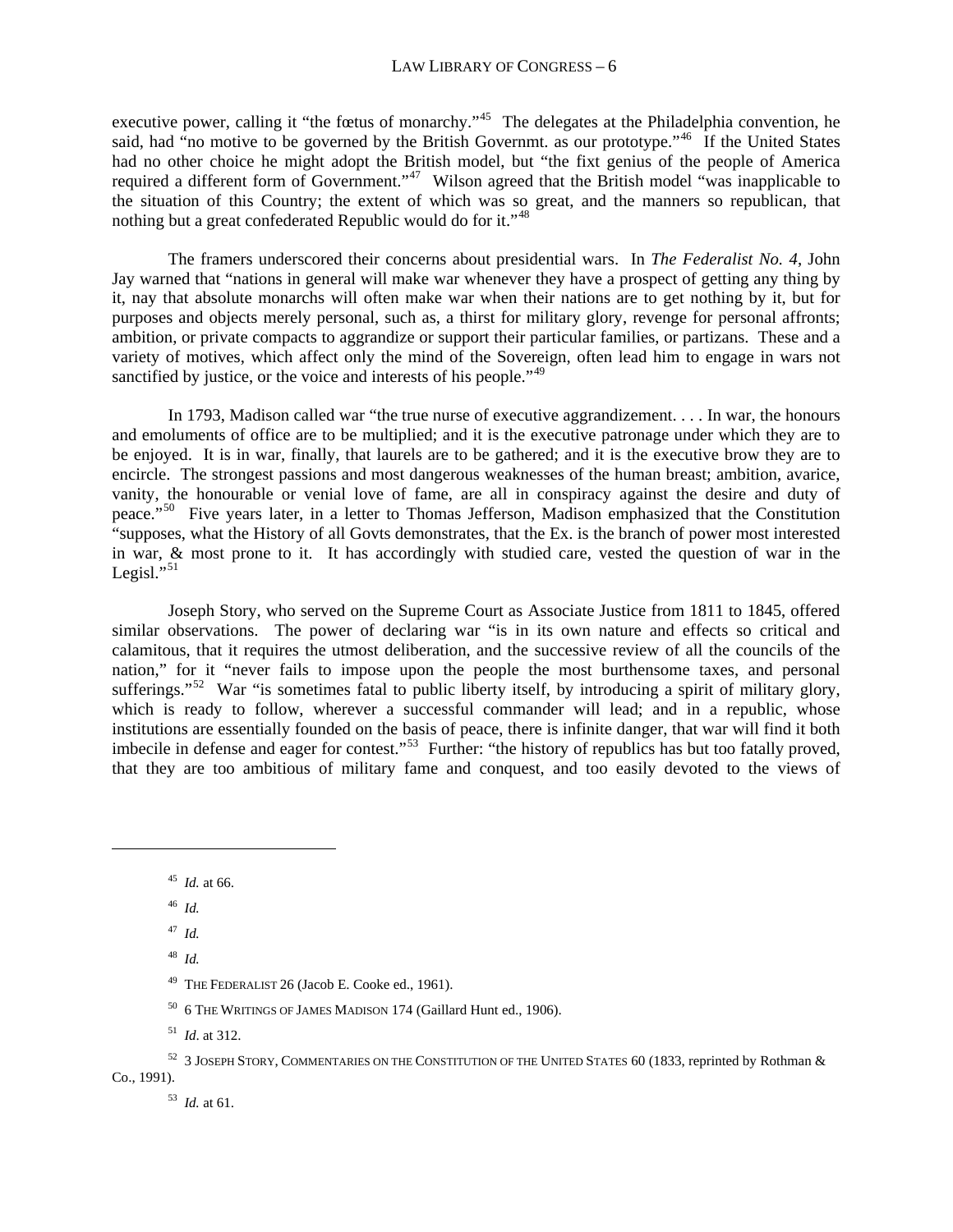demagogues, who flatter their pride, and betray their interests. It should therefore be difficult in a republic to declare war; but not to make peace."<sup>[54](#page-7-0)</sup>

#### **V. Marshall's Speech**

Against this backdrop, one can better understand the scope and purpose of the speech by Rep. John Marshall. During debate on March 7, 1800, in the House of Representatives, he called the President "the sole organ of the nation in its external relations, and its sole representative with foreign nations."[55](#page-7-1)  The context of his speech demonstrates that his intent was not to advocate inherent or exclusive executive power, much less the powers of a British monarch. As shown below, Marshall's objective was to defend the authority of President John Adams to carry out an extradition treaty. The President was not the "sole organ" in formulating the treaty. He was the sole organ in *implementing* it. Article II of the Constitution specifies that it is the President's duty to "take Care that the Laws be faithfully executed," and in Article VI, all treaties made "shall be the supreme Law of the Land."

During the debate in 1800, opponents of President Adams insisted that he should be impeached or censured for turning over to England someone charged with murder. Because the case was already pending in an American court, some lawmakers urged that action be taken against him for encroaching upon the judiciary and violating the doctrine of separation of powers. Yet Adams had operated under the extradition article (Article 27) of the Jay Treaty, which provided that the United States and Great Britain would deliver up to each other "all persons" charged with murder or forgery.<sup>[56](#page-7-2)</sup> The debate began with a member of the House requesting that President Adams provide documents "relative to, the apprehension and delivering of Jonathan Robbins, under the twenty-seventh article" of the treaty.<sup>[57](#page-7-3)</sup> Although critics of the President claimed that Robbins was "a citizen of the United States,"[58](#page-7-4) Secretary of State Timothy Pickering regarded Robbins as an assumed name for Thomas Nash, a native Irishman.<sup>[59](#page-7-5)</sup> U.S. District Judge Thomas Bee, who was asked to turn the prisoner over to the British, considered the individual to be Thomas Nash.<sup>[60](#page-7-6)</sup> A House resolution described President Adam's decision to turn the accused over to the British "a dangerous interference of the Executive with Judicial decisions."<sup>[61](#page-7-7)</sup> Some members questioned whether the House had the power "to censure or to approbate the conduct of the Executive."<sup>[62](#page-7-8)</sup> Others saw the debate heading in the direction of impeachment. $63$ 

54 *Id.*

<span id="page-7-0"></span>l

55 10 ANNALS OF CONG. 613 (1800), *cited in* United States v. Curtiss-Wright Corp., 299 U.S. 304, 319 (1936).

<span id="page-7-2"></span><span id="page-7-1"></span><sup>56</sup> "It is further agreed, that his Majesty and the United States, on mutual requisitions, by them respectively, or by their respective ministers or officers authorized to make the same, will deliver up to justice all persons, who, being charged with murder or forgery, committed within the jurisdiction of either, shall seek asylum within any of the countries of the other, provided that this shall only be done on such evidence of criminality, as, according to the laws of the place, where the fugitive or person so charged shall be found, would justify his apprehension and commitment for trial, if the offence had there been committed. The expence of such apprehension and delivery shall be borne and defrayed, by those who make the requisition and receive the fugitive." Art. 27 of the Treaty with Great Britain, Nov. 19, 1794, 8 Stat. 129.

- 57 10 ANNALS OF CONG. 511 (1800).
- 58 *Id.* (statement by Rep. Livingston).
- 59 *Id.* at 515.

<span id="page-7-9"></span><span id="page-7-8"></span><span id="page-7-7"></span><span id="page-7-6"></span><span id="page-7-5"></span><span id="page-7-4"></span><span id="page-7-3"></span><sup>60</sup> *Id.* See United States v. Robins [sic], 27 Fed. Cas. 825, 832 (1799) (Case No. 16,175). The proceedings before Judge Bee are also reprinted in FRANCIS WHARTON, STATE TRIALS OF THE UNITED STATES 392-457 (1849).

- $61$  10 ANNALS OF CONG. 533.
- <sup>62</sup> *Id.* at 551 (statement by Rep. Craik).
- 63 *Id.* (statement by Rep. Harper).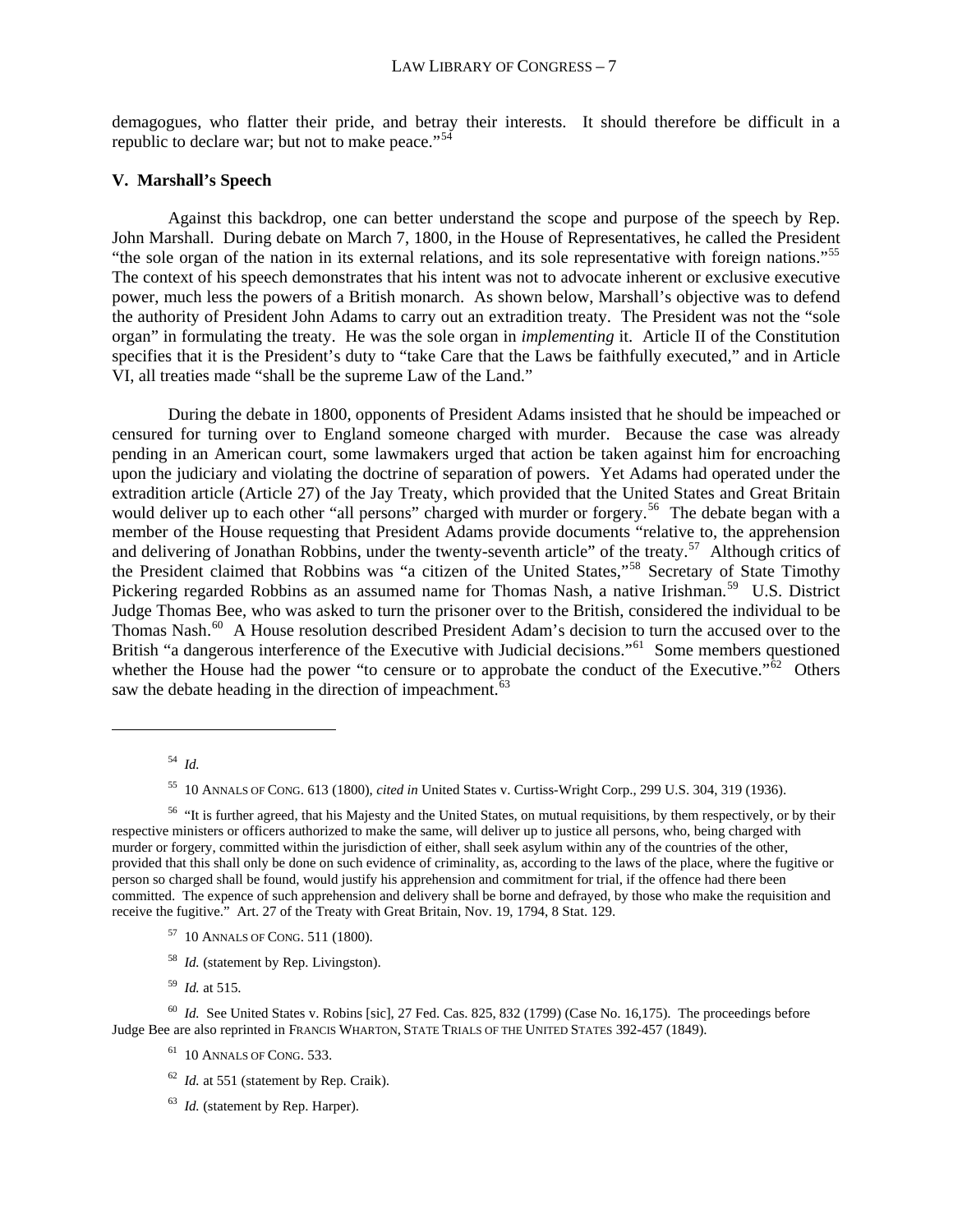Five months before the House debate began, John Marshall had written an article for the *Virginia Federalist* (Richmond) on September 7, 1799, setting forth his analysis of the dispute over what he called "the case of Robbins."<sup>[64](#page-8-0)</sup> He explained that on matters of extradition, nations communicate with each other "through the channel of their governments," and the "natural, and obvious and the proper mode is an application on the part of the government (requiring the fugitive) to the executive of the nation to which he has fled, to secure and cause him to be delivered up.<sup>"[65](#page-8-1)</sup> The concept of "sole organ," then, included this capacity of the President to act as the channel for communication with other nations. In carrying out Article 27 of the Jay Treaty, Marshall said that President Adams "[u]pon the whole . . . appears to have done no more than his duty."[66](#page-8-2) By implementing this provision of the treaty, President Adams had "execute[d] one of the supreme laws of the land, which he was bound to observe and have carried into effect."<sup>[67](#page-8-3)</sup> Nothing in this analysis suggested an inherent or exclusive role for the President. Once the President and the Senate had agreed on a treaty, it was the President's duty to see that the treaty was faithfully executed, as with any other law.

Having honed his major arguments, Marshall was prepared to respond to the House resolutions of possible censure or even impeachment. After listening to the debate in 1800, he took the floor to say that there were no grounds to rebuke the President. In matters such as carrying out an extradition provision in a treaty, "a case like that of Thomas Nash is a case for Executive and not Judicial decision."<sup>[68](#page-8-4)</sup> Here is the "sole organ" comment in full:

The President is the sole organ of the nation in its external relations, and its sole representative with foreign nations. Of consequence, the demand of a foreign nation can only be made on him.

He possesses the whole Executive power. He holds and directs the force of the nation. Of consequence, any act to be performed by the force of the nation is to be performed through him.

He is charged to execute the laws. A treaty is declared to be a law. He must then execute a treaty, where he, and he alone, possesses the means of executing it.

The treaty, which is a law, enjoins the performance of a particular object. The person who is to perform this object is marked out by the Constitution, since the person is named who conducts the foreign intercourse, and is to take care that the laws be faithfully executed. The means by which it is to be performed, the force of the nation, are in the hands of this person. Ought not this person to perform the object, although the particular mode of using the means has not been prescribed? Congress, unquestionably, may prescribe the mode, and Congress may devolve on others the whole execution of the contract; but, till this be done, it seems the duty of the Executive department to execute the contract by any means it possesses.<sup>6</sup>

Marshall emphasized that President Adams had not attempted to make foreign policy singlehandedly. He was carrying out a policy made jointly by the President and the Senate (for treaties). Only after the policy had been formulated through the collective effort of the executive and legislative branches, either by treaty or by statute, did the President emerge as the "sole organ" in implementing national policy. It was the President's constitutional duty to carry out the law, including treaties, however

<span id="page-8-0"></span>64 4 THE PAPERS OF JOHN MARSHALL 23 (Cullen ed., 1984).

<span id="page-8-1"></span>65 *Id.* at 25.

<span id="page-8-2"></span>66 *Id.* at 28.

<span id="page-8-3"></span>67 *Id*.

<span id="page-8-4"></span><sup>68 10</sup> ANNALS OF CONG. 611 (1800).

<span id="page-8-5"></span><sup>69</sup> *Id.* at 613-14.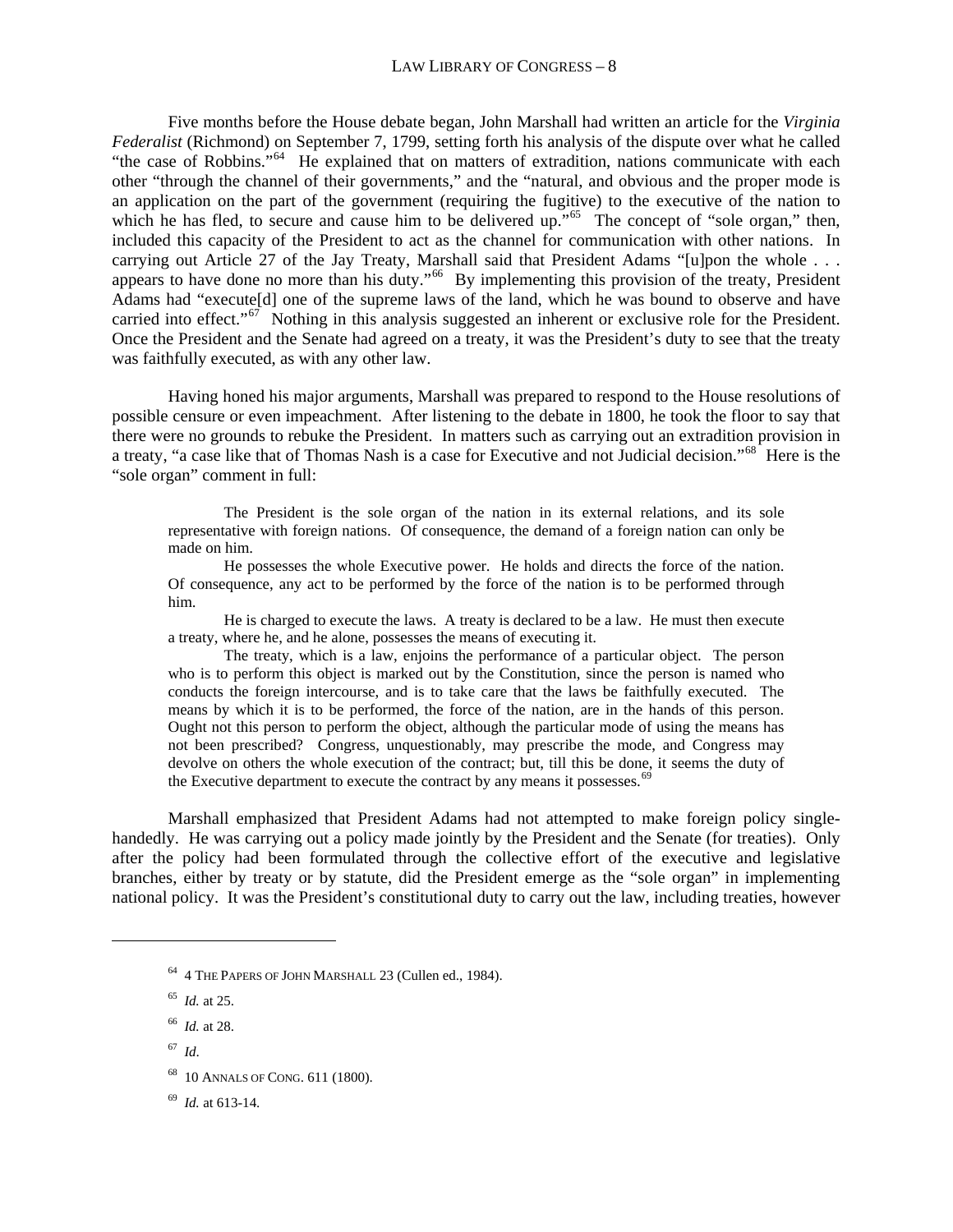"Congress, unquestionably, may prescribe the mode."[70](#page-9-0) Marshall also recognized that there were limits on the President's authority to make law where Congress had not provided it: "And although the Executive cannot supply a total Legislative omission, yet it is not admitted or believed that there is such a total omission in this case."[71](#page-9-1)

What if Thomas Nash had been an American and pressed into service on the British ship *Hermione*, where he committed murder? Could he have been transferred to England and tried and executed there? Marshall denied that could be so: "Had Thomas Nash been an impressed American, the homicide on board the Hermione would, most certainly, not have been a murder. The act of impressing an American is an act of lawless violence. The confinement on board a vessel is a continuation of the violence, and an additional outrage."<sup>[72](#page-9-2)</sup>

Some scholars have interpreted Marshall's "sole organ" remark as the President merely being the organ of communication with another nation. Leonard W. Levy wrote that the President as sole organ "meant nothing more than that only the president communicates with foreign nations; he is the organ of communication."<sup>[73](#page-9-3)</sup> To Harold Koh, Marshall's remarks about the President as sole organ "were uncontroversial, not because Congress had accepted a broad presidential monopoly over all foreign relations, but because it had largely acquiesced in the president's narrower dominance over diplomatic communications."<sup>[74](#page-9-4)</sup> Marshall's remarks during the debate of 1800 demonstrate that he meant both communications with other nations and the President's duty to carry treaties into effect.

Edward S. Corwin, in his classic work *The President*, said that what Marshall had "foremost in mind" in describing the President as sole organ "was simply the President's role as *instrument of communication* with other governments."[75](#page-9-5) He concluded: "*there is no more securely established principle of constitutional practice than the exclusive right of the President to be the nation's intermediary in its dealing with other nations*."[76](#page-9-6) This emphasis on communication of national policy with other countries did not include a form of inherent power incapable of being checked by other branches of government.

#### **VI. Influences on Marshall**

Marshall's formulation of the sole-organ theory built on earlier observations about the authority of a Chief Executive to communicate national policy to other countries. When John Locke spoke of the "federative power" (the exercise of authority over foreign affairs), he included within those executive duties "all the transactions with all persons and communities without the commonwealth." Thomas

<span id="page-9-0"></span> $70$  For example, a statute in 1848 provided that in all cases of treaties of extradition between the United States and another country, federal and state judges were authorized to determine whether the evidence was sufficient to sustain the charge against the individual to be extradited. 9 Stat. 320 (1848); *In re* Kaine, 55 U.S. 103, 111-14 (1852).

<sup>71</sup> *Id.* at 614.

<span id="page-9-4"></span><span id="page-9-3"></span><span id="page-9-2"></span><span id="page-9-1"></span><sup>&</sup>lt;sup>72</sup> *Id.* at 617. For efforts by the Jeffersonians to use the Robbins affair for political advantage during the election of 1800, see Ruth Wedgwood, *The Revolutionary Martydom of Jonathan Robbins*, 100 YALE L. J. 229, 311-61 (1990); Larry C. Cress, *The Jonathan Robbins Incident: Extradition and the Separation of Powers in the Adams Administration*, 111 Essex Institute Historical Collection 99, 106-16 (1975); and DONALD H. STEWART, THE OPPOSITION PRESS OF THE FEDERALIST PERIOD 242-47 (1969).

<sup>73</sup> LEONARD W. LEVY, ORIGINAL INTENT AND THE FRAMERS' CONSTITUTION 52 (1988).

<sup>74</sup> HAROLD HONGJU KOH, THE NATIONAL SECURITY CONSTITUTION 81 (1990).

<span id="page-9-5"></span><sup>75</sup> EDWARD S. CORWIN, THE PRESIDENT 178 (4th ed. 1957) (emphasis in original).

<span id="page-9-6"></span><sup>76</sup> *Id.* at 184 (emphasis in original).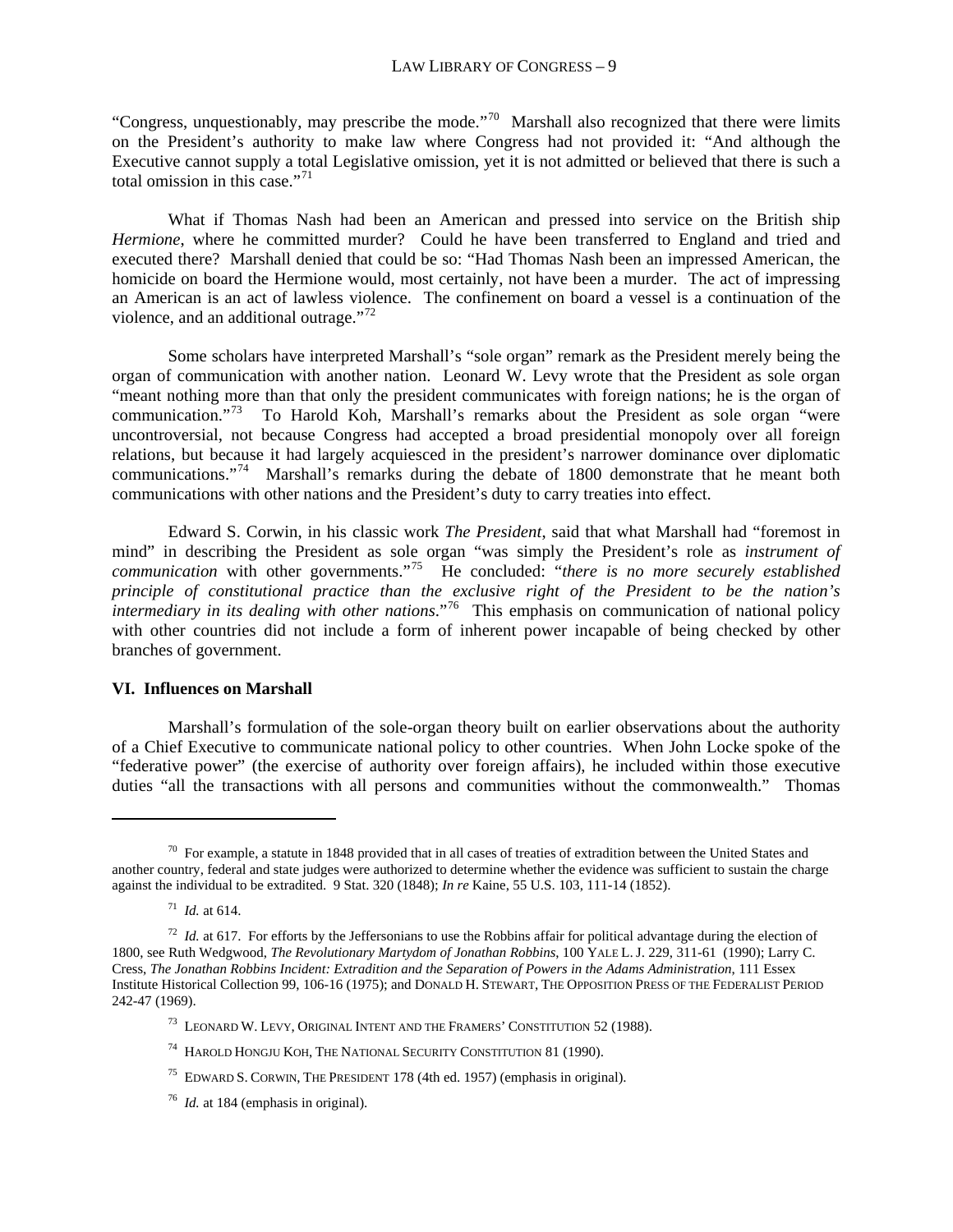Jefferson, serving as Secretary of State in 1790, also used the word "transactions" regarding foreign policy. He wrote: "The transaction of business with foreign nations is Executive altogether. It belongs then to the head of that department, *except* as to such portions of it as are specially submitted to the Senate. *Exceptions* are to be construed strictly."<sup>[77](#page-10-0)</sup>

This passage from Jefferson is sometimes read to define presidential power broadly and exclusively in foreign affairs. By making the transaction of business with foreign nations "Executive altogether," it has been argued that the Constitution makes foreign policy "an executive prerogative."[78](#page-10-1) However, Jefferson wrote about a very narrow dispute concerning the Senate's role in the appointment of ambassadors and consuls. President George Washington had asked Jefferson whether the Senate had a right to veto the appointee and decide what *grade* the President might want for a foreign mission.<sup>79</sup> Jefferson concluded that if the Constitution intended to give the Senate power to veto the grade, "it would have said so in direct terms, and not left it to be effected by a sidewind.<sup>"[80](#page-10-3)</sup> In responding to this specific issue, Jefferson had no reason to address the larger role of Congress in foreign affairs or the particular prerogatives of the House, such as the power to grant or withhold legislation and appropriations.

Jefferson spoke of *transactions*, which means some kind of communication between two parties. In that sense, Jefferson's statement is consistent with Marshall's in 1800. Whenever Congress and the President act jointly to formulate foreign policy, it is the President who communicates, transmits, and explains that policy to other nations. Presidents may initiate foreign policies of their own, such as the Monroe Policy, but those executive statements of national policy survive only with congressional acquiescence. Through authorizations, appropriations, and other powers, Congress can revoke or modify presidential initiatives in foreign policy.

During the controversy over President Washington's issuance of the Neutrality Proclamation in 1793, competing definitions of presidential power were offered. In one of his "Pacificus" essays, Alexander Hamilton wrote that the "legislative department is not the *organ* of intercourse between the United States and foreign nations."[81](#page-10-4) The executive department is "the *organ* of intercourse between the nation and foreign nations."[82](#page-10-5) Through this language, Hamilton did not adopt the Blackstonian view of exclusive executive power over foreign affairs. He understood that under the U.S. Constitution "the Legislature can alone declare war, can alone actually transfer the nation from a state of peace to a state of hostility  $\ldots$  . . . ...<sup>[83](#page-10-6)</sup> Writing a few months later, Jefferson made the same observation about the "right to go to war." The U.S. Constitution, he agreed, "gives that power to Congress alone."<sup>[84](#page-10-7)</sup>

On November 22, 1793, Jefferson wrote to the French Minister, Edmond Charles Genet, that the President was "the only channel of communication between this country and foreign nations, [and] it is from him alone that foreign nations or their agents are to learn what is or has been the will of the

80 Id. at 380.

1

<span id="page-10-7"></span><span id="page-10-6"></span><span id="page-10-5"></span><span id="page-10-4"></span><span id="page-10-3"></span><sup>81</sup> PACIFICUS NO. 1, June 29, 1793; 4 THE WORKS OF ALEXANDER HAMILTON 436 (Lodge ed. 1904) (emphasis in original).

83 *Id.* at 443.

 $77$  16 THE PAPERS OF THOMAS JEFFERSON 379 (Boyd ed. 1961) (emphasis in original).

<span id="page-10-2"></span><span id="page-10-1"></span><span id="page-10-0"></span><sup>78</sup> H. JEFFERSON POWELL, THE PRESIDENT'S AUTHORITY OVER FOREIGN AFFAIRS 45-46 (2002). *See also* JOHN YOO, THE POWERS OF WAR AND PEACE 19 (2005).

<sup>79 16</sup> THE PAPERS OF THOMAS JEFFERSON 379 (Boyd ed.)

<sup>82</sup> *Id.* at 437 (emphasis in original).

<sup>84</sup> Letter to Gouverneur Morris, Aug. 16, 1793; 6 THE WRITINGS OF THOMAS JEFFERSON 381 (Ford ed. 1895).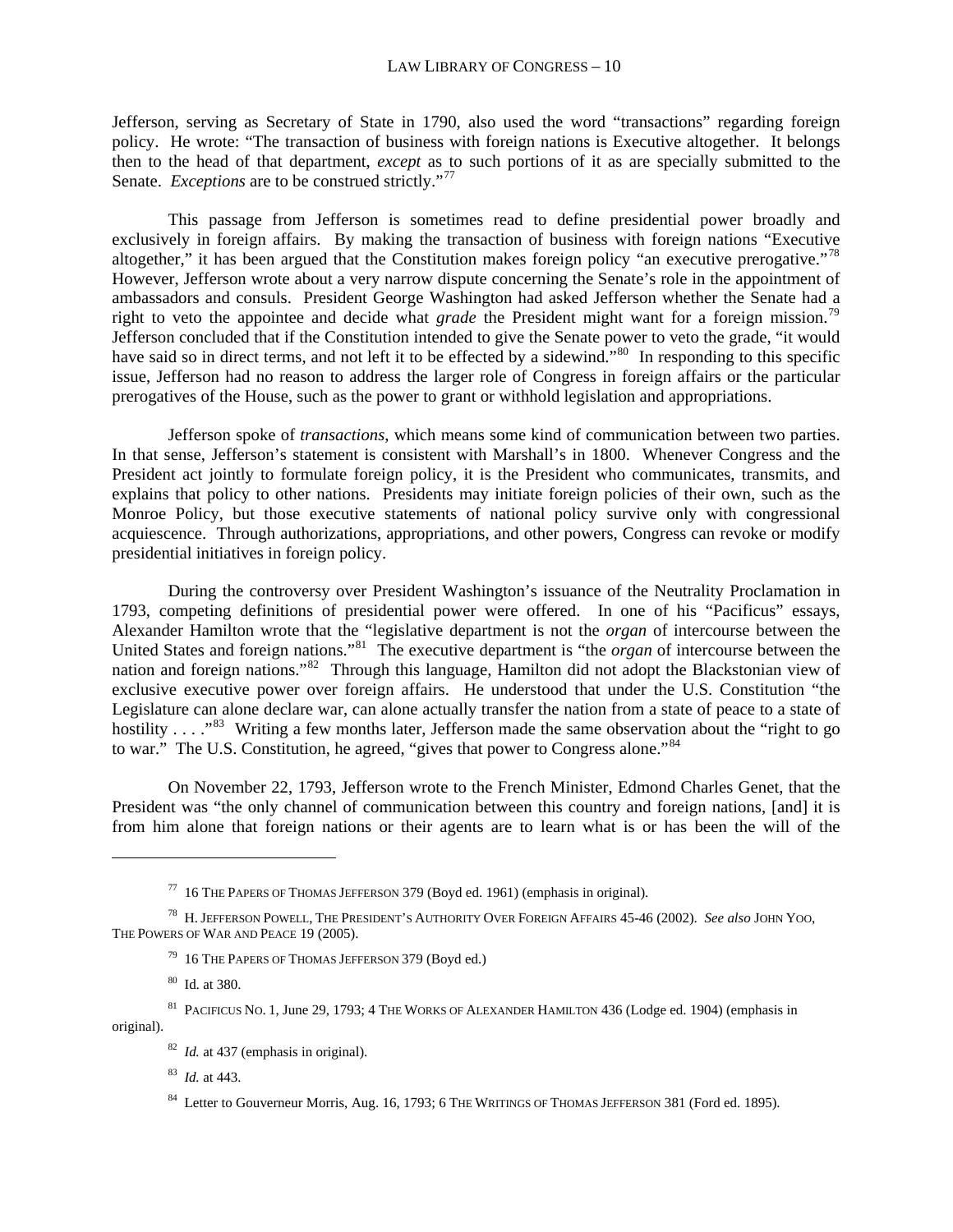nation."<sup>[85](#page-11-0)</sup> This appears to be consistent with Marshall's sole-organ speech in 1800. The will of the nation represented a reflection of presidential-congressional actions through the legislative and treaty processes, after which the President became the channel for communicating that will.

Writing on May 12, 1798, Hamilton again expressed his understanding of the degree to which the U.S. Constitution broke with the Blackstonian model. American ships at sea were always entitled to repel force by force and to repress hostilities within U.S. waters, but "Any thing beyond this must fall under the idea of reprisals & requires the sanction of that Department which is to declare or make war."[86](#page-11-1) Jefferson had earlier, in 1793, reached the same conclusion: "if the case were important enough to require reprisal, & ripe for that step, Congress must be called on to take it; the right of reprisal being expressly lodged with them by the constitution,  $\&$  not with the executive."<sup>[87](#page-11-2)</sup>

#### **VII. Marshall on the Court**

In his capacity as Chief Justice of the Supreme Court, Marshall held to his position that the making of foreign policy is a joint exercise by the executive and legislative branches (through treaties and statutes), not a unilateral or exclusive authority of the President. Blackstone's theory of external relations, the British royal prerogative, and the concept of inherent executive power in foreign affairs do not appear in Marshall's decisions. With the war power, for example, Marshall looked solely to Congress — not the President — for the authority to take the country to war against another power.

He wrote for the Court in *Talbot* v. *Seeman* (1801), a case involving salvage of the ship *Amelia* as a result of the Quasi-War with France. Part of the decision turned on the undeclared nature of the war. A series of statutes had authorized President John Adams to use military force against France, but there had been no formal declaration of war. The Court the previous year had decided that Congress could authorize hostilities either way: by formal declaration or by statutory authority.<sup>[88](#page-11-3)</sup>

In *Talbot*, the captain of a U.S. ship of war captured a merchant ship that the French had earlier seized. The owner of the ship sued the captain. Treating the seizure as legal, Chief Justice Marshall ruled in favor of the captain. To decide the case, it was necessary to examine the relationship between the United States and France at the time and Marshall looked for guidance exclusively to statutory policy: "To determine the real situation in regard to France, the acts of congress are to be inspected."[89](#page-11-4) Marshall had no difficulty in identifying the branch that possessed the war power: "The whole powers of war being, by the constitution of the United States, vested in congress, the acts of that body can alone be resorted to as our guides in this enquiry."<sup>[90](#page-11-5)</sup>

In an 1804 case, Chief Justice Marshall ruled that when a presidential proclamation issued in time of war was contrary to a statute enacted by Congress, the statute prevailed. As part of legislation involving the Quasi-War against France, Congress authorized the President to instruct naval commanders to stop and examine suspected U.S. ships "sailing *to* any port or place within the territory of the French Republic."<sup>[91](#page-11-6)</sup> President John Adams, however, ordered naval commanders to stop and examine ships

87 6 The Writings of Thomas Jefferson 259 (Ford ed.).

<span id="page-11-4"></span>89 Talbot v. Seeman, 5 U.S. 1, 29 (1801).

<span id="page-11-5"></span>90 *Id.* at 28.

<span id="page-11-3"></span><span id="page-11-2"></span><span id="page-11-1"></span><span id="page-11-0"></span>1

<sup>85 6</sup> THE WRITINGS OF THOMAS JEFFERSON 451 (Ford. ed. 1895).

<sup>86 21</sup> THE PAPERS OF ALEXANDER HAMILTON 462 (Syrett ed. 1974).

<sup>88</sup> Bas v. Tingy, 4 U.S. 37 (1800).

<span id="page-11-6"></span><sup>91 1</sup> Stat. 615, § 5 (1799) (emphasis added).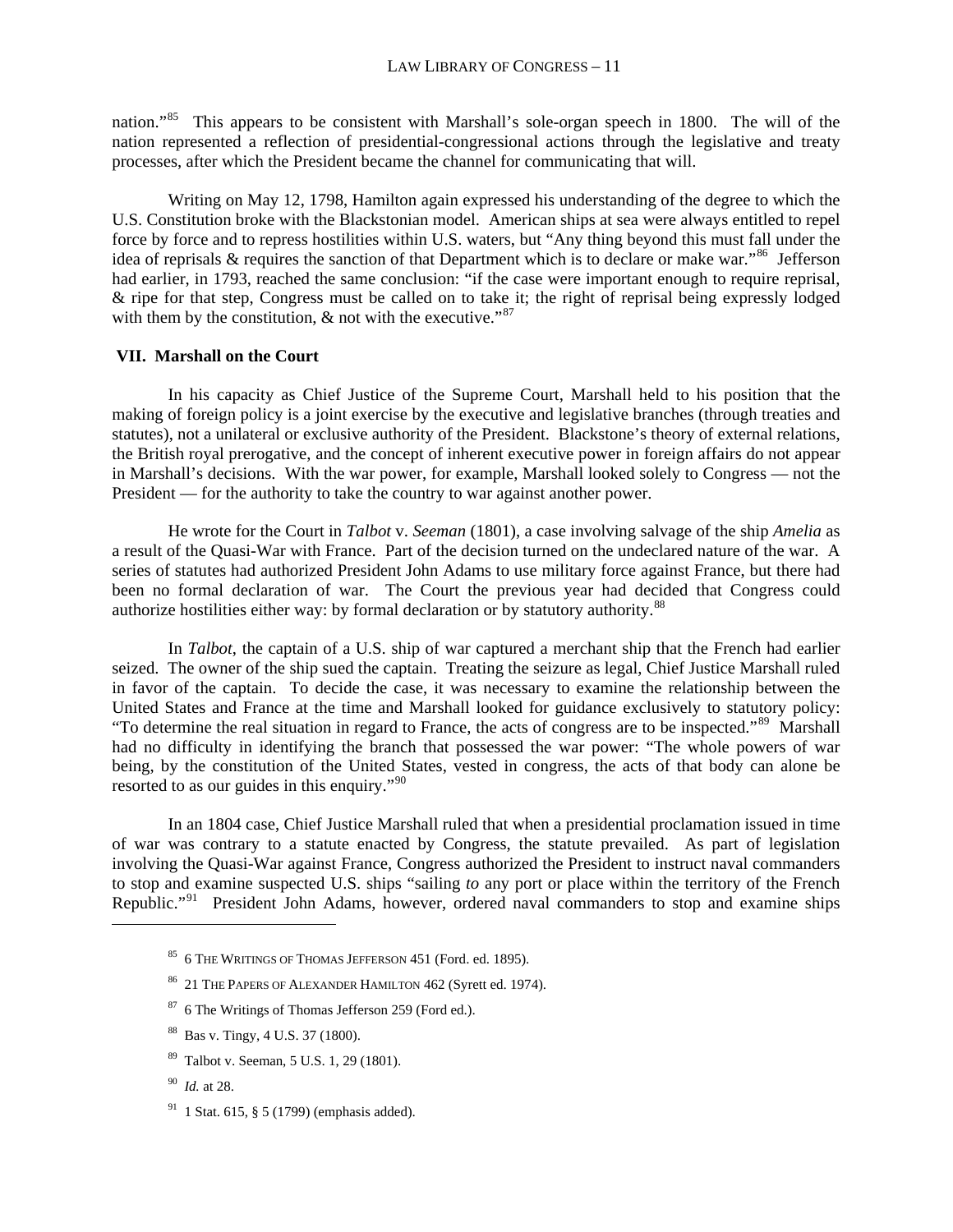sailing "to, or from" French ports.<sup>[92](#page-12-0)</sup> Marshall conceded that "the first bias of my mind was very strong" in supporting the presidential proclamation and the actions of the naval commander who complied with it.

That implicit obedience which military men usually pay to the orders of their superiors, which indeed is indispensably necessary to every military system, appeared to me strongly to imply the principle that those orders, if not to perform a prohibited act, ought to justify the person whose general duty it is to obey them, and who is placed by the laws of his country in a situation which in general requires that he should obey them. $9$ 

As he thought through the issue, Marshall became convinced "that I was mistaken, and I receded from this first opinion." He agreed with other Justices that presidential "instructions cannot change the nature of the transaction, or legalize an act which without those instructions would have been a plain trespass."[94](#page-12-2) Having followed a presidential proclamation contrary to an act of Congress, Captain George Little "must be answerable in damages to the owner of this neutral vessel."<sup>[95](#page-12-3)</sup> Congress later considered and passed a private bill to reimburse Captain Little for the damages awarded against him.<sup>[96](#page-12-4)</sup>

In his celebrated opinion in *Marbury* v. *Madison* (1803), Chief Justice Marshall recognized a field of presidential actions that was political, exclusive in nature, and not subject to checks from the judiciary. Those actions, however, did not create a privileged area for the President with regard to foreign affairs, external affairs, or national security. Here is his language:

By the constitution of the United States, the president is invested with certain important political powers, in the exercise of which he is to use his own discretion, and is accountable only to his country in his political character and to his own conscience. To aid him in the performance of these duties, he is authorized to appoint certain officers, who act by his authority, and in conformity with his orders.

In such cases, their acts are his acts; and whatever opinion may be entertained of the matter in which executive discretion may be used, still there exists, and can exist, no power to control that discretion. The subjects are political. They respect the nation, not individual rights, and being intrusted to the executive, the decision of the executive is conclusive. The application of this remark will be perceived by adverting to the act of congress for establishing the department of foreign affairs. This officer, as his duties were prescribed by that act, is to conform precisely to the will of the president. He is the mere organ by whom that will is communicated. The acts of such an officer, as an officer, can never be examinable by the courts.

But when the legislature proceeds to impose on that officer other duties; when he is directed peremptorily to perform certain acts; when the rights of individuals are dependent on the performance of those acts; he is so far the officer of the law; is amenable to the laws for his conduct; and cannot at his discretion sport away the vested rights of others.

<span id="page-12-1"></span><span id="page-12-0"></span>l

95 *Id.*

<span id="page-12-4"></span><span id="page-12-3"></span><span id="page-12-2"></span>96 6 Stat. 63, ch. IV (1807); ANNALS OF CONG., 9th Cong., 2d Sess. 230-31 (1806), 29, 30, 31, 32, 253, 260-61 (1807). For House committee report, see American State Papers, Class 6, Naval Affairs, Vol. 1 (1834), at 138-39. The floor debate does not explain the reasons for congressional action, but lawmakers may have decided that federal law failed to adequately distinguish between lawful and unlawful orders. In 1789, Congress had directed military officers "to observe and obey the orders of the President of the United States." 1 Stat. 96, § 3 (1789). Legislation in 1799 provided that any officer "who shall disobey the orders of his superior . . . on any pretence whatsoever" shall be subject to death or other punishment. 1 Stat. 711 (1799) (Art. 24). Not until 1800, after Captain Little had seized the vessel, did Congress clarify the duty of military officers. They were not directed to carry out any and all commands. Instead, they faced punishment only when disobeying "the lawful orders of his superior officer." 2 Stat. 47 (1800) (Art. 14).

<sup>92</sup> Little v. Barreme, 2 Cr. (6 U.S.) 170, 171 (1804).

<sup>93</sup> *Id.* at 179.

<sup>94</sup> *Id.*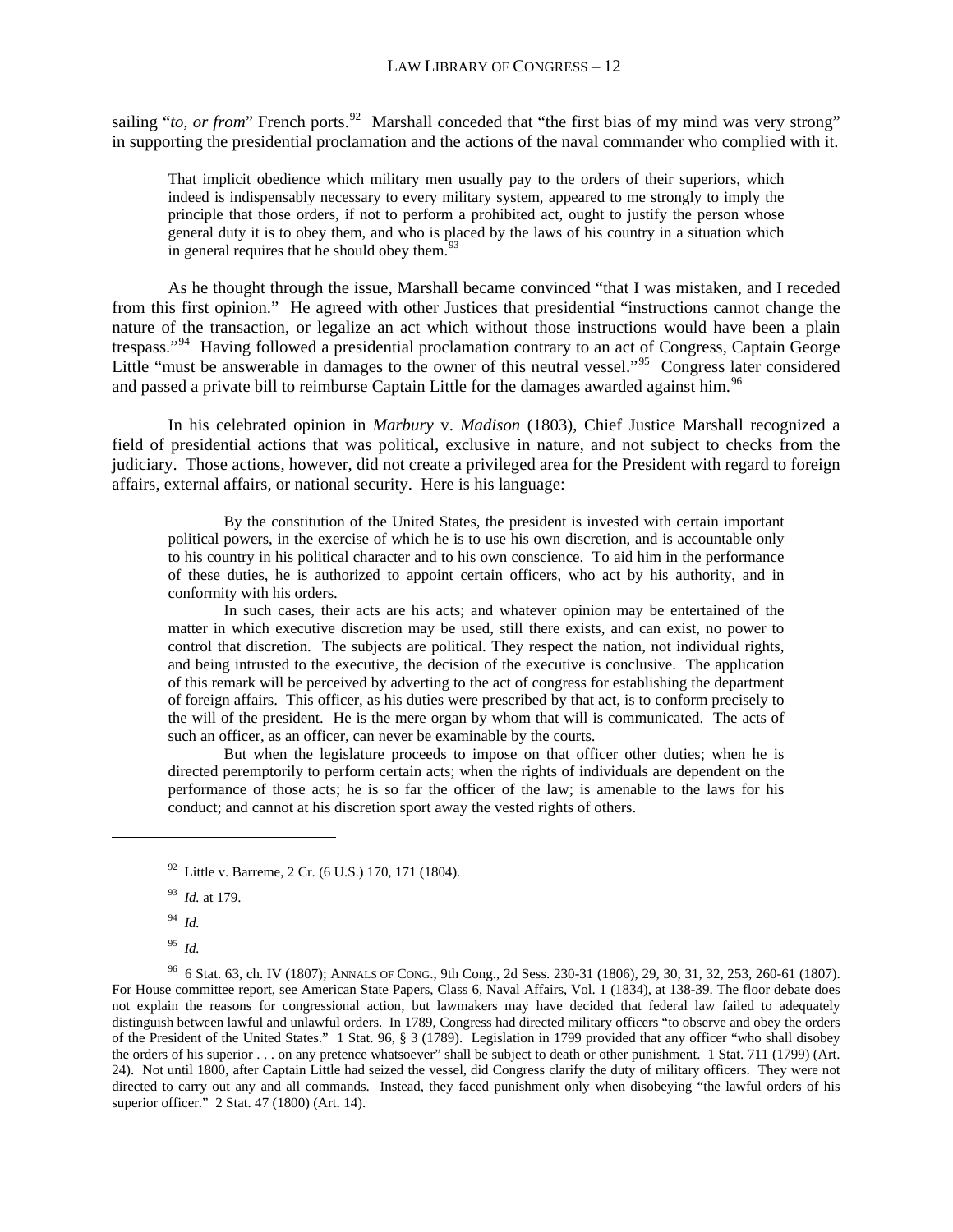The conclusion from this reasoning is, that where the heads of departments are the political or confidential agents of the executive, merely to execute the will of the president, or rather to act in cases in which the executive possesses a constitutional or legal discretion, nothing can be more perfectly clear than that their acts are only politically examinable. But where a specific duty is assigned by law, and individual rights depend upon the performance of that duty, it seems equally clear that the individual who considers himself injured, has a right to resort to the laws of his country for a remedy. $97$ 

The President's "conclusive" and wholly discretionary decisions applied to orders given to executive officers appointed to carry out his policies. Actions by those officers "can never be examinable by the courts" *unless* Congress intervened to impose statutory duties on the officers. At that point courts are available to interpret those duties and the individual rights attached to them. Marshall said that if the head of an executive department "commits any illegal act, under colour of his office, by which an individual sustains an injury, it cannot be pretended that his office alone exempts him from being sued in the ordinary mode of proceeding, and being compelled to obey the judgment of the law."[98](#page-13-1) That principle applied to both domestic and external affairs, as can be seen in the case of Captain Little.

#### **VIII. The** *Curtiss-Wright* **Decision**

Although the Court's decision in *Curtiss-Wright* is a standard citation for the "sole organ" doctrine and the existence of inherent executive power in the field of foreign affairs, the case itself did not concern independent presidential power. The issue before the judiciary was whether Congress had delegated *legislative* power too broadly when it authorized the President to declare an arms embargo in South America. A joint resolution by Congress allowed the President to prohibit the sale of arms in the Chaco region whenever he found that it "may contribute to the reestablishment of peace" between belligerents.<sup>[99](#page-13-2)</sup>

In imposing the embargo, President Franklin D. Roosevelt relied solely on statutory — not inherent — authority. His proclamation prohibiting the sale of arms and munitions to countries engaged in armed conflict in the Chaco begins: "NOW, THEREFORE, I, FRANKLIN D. ROOSEVELT, President of the United States of America, acting under and by virtue of the authority conferred in me by the said joint resolution of Congress, ... .<sup>"[100](#page-13-3)</sup> The proclamation does not assert any inherent, independent, extra-constitutional, or exclusive presidential power.

It has been argued that the joint resolution passed by Congress was not really law but something inferior to it: "In the strictest sense, Congress did not choose to legislate in this case. It did not pass a statute that would act generally and prospectively; a statute that would bar arms to any nations engaged in an armed conflict."<sup>[101](#page-13-4)</sup> Congress "acted, instead, through the device of a joint resolution."<sup>[102](#page-13-5)</sup> The embargo imposed by President Roosevelt "seemed to be supported, in this case, by an act of Congress, but that act of Congress did not have the solemnity and the properties of a statute."<sup>[103](#page-13-6)</sup> However, a joint

97 Marbury v. Madison, 5 U.S. (1 Cr.) 137, 165-66 (1803).

98 *Id.* at 170.

<sup>100</sup> *Id.* at 1745.

<sup>101</sup> HADLEY ARKES, THE RETURN OF GEORGE SUTHERLAND: RESTORING A JURISPRUDENCE OF NATURAL RIGHTS 198

<span id="page-13-6"></span><span id="page-13-5"></span><span id="page-13-4"></span><span id="page-13-3"></span><span id="page-13-2"></span>(1994).

<span id="page-13-1"></span><span id="page-13-0"></span>l

 $102$  *Id.* 

103 *Id.* at 204.

<sup>99 48</sup> Stat. 811, ch. 365 (1934).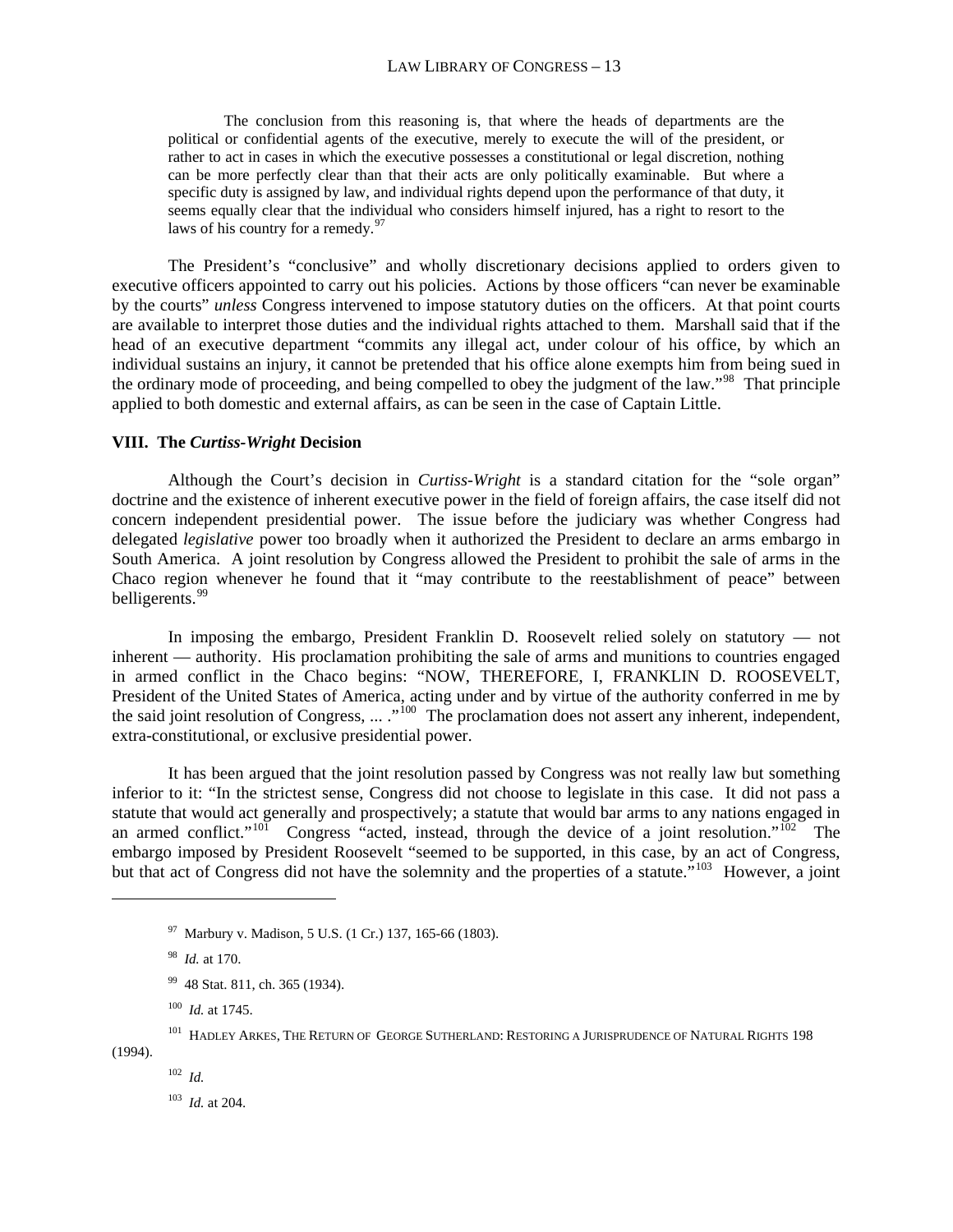resolution has the identical legal properties of a bill that passes Congress and is enacted into law. Both must pass the two Houses. Both must be presented to the President and signed into law (or have both Houses override a veto). Joint resolutions are legally binding; simple and/or concurrent resolutions are not. Joint resolutions are often used in critically important legislation involving international relations and the use of military force. Roosevelt's proclamation indicated that he was acting solely under statutory, not some sort of "sense of Congress," non-binding resolution.

#### **A. District Court and Briefs to the Supreme Court**

Litigation on the proclamation focused on legislative power because, during the previous year, the Court, in two cases, had struck down the delegation by Congress of *domestic* power to the President.<sup>[104](#page-14-0)</sup> The issue in *Curtiss-Wright* was whether Congress could delegate legislative power more broadly in international affairs than it could in domestic affairs. A district court, holding that the joint resolution represented an unconstitutional delegation of legislative authority, said nothing about any reservoir of inherent presidential power.<sup>[105](#page-14-1)</sup> It acknowledged the "traditional practice of Congress in reposing the widest discretion in the Executive Department of the government in the conduct of the delicate and nicely posed issues of international relations."<sup>[106](#page-14-2)</sup> Recognizing that need, however, did not save the delegation.

The district court decision was taken directly to the Supreme Court, where none of the briefs on either side discussed the availability of independent or inherent powers for the President. To the Justice Department, regarding the issue of jurisdiction, the question for the Court went to "the very power of Congress to delegate to the Executive authority to investigate and make findings in order to implement a legislative purpose."[107](#page-14-3) The government's brief focused on whether the district court erred in holding that the joint resolution "constitutes an improper delegation of legislative power to the President."[108](#page-14-4) The government argued that previous decisions by the Supreme Court, including those in the field of foreign relations, supported the delegation of this legislative power to the President.<sup>[109](#page-14-5)</sup> Past delegations covering the domain of foreign relations represented "a valid exercise of legislative authority."[110](#page-14-6) The joint resolution, said the government, contained adequate standards to guide the President and did not fall prey to the "unfettered discretion" found by the Court in the 1935 *Panama Refining* and *Schechter*  $decisions.<sup>111</sup>$  $decisions.<sup>111</sup>$  $decisions.<sup>111</sup>$ 

The brief for the private company, Curtiss-Wright, also focused on the issue of delegated legislative power and did not explore the existence of independent or inherent presidential power. The brief charged that the joint resolution (1) represented an unlawful delegation of legislative power, (2) did

- <sup>110</sup> *Id.* at 8; 32 LANDMARK BRIEFS 912.
- <sup>111</sup> *Id.* at 16; 32 LANDMARK BRIEFS 920.

<sup>104</sup> Panama Refining Co. v. Ryan, 293 U.S. 388 (1935); Schechter Corp. v. United States, 295 U.S. 495 (1935).

<sup>105</sup> United States v. Curtiss-Wright Export Corp., 14 F. Supp. 230 (S.D.N.Y. 1936).

<sup>106</sup> *Id*. at 240.

<span id="page-14-3"></span><span id="page-14-2"></span><span id="page-14-1"></span><span id="page-14-0"></span><sup>107</sup> Statement as to Jurisdiction, United States v. Curtiss-Wright, No. 98, Supreme Court, October Term, 1936, signed by Martin Conboy, Special Assistant to the Attorney General of the United States, at  $\overline{7}$ ; reprinted in 32 LANDMARK BRIEFS AND ARGUMENTS OF THE SUPREME COURT OF THE UNITED STATES: CONSTITUTIONAL LAW (Kurland and Casper eds., 1975), at 898 (hereafter "Landmark Briefs").

<span id="page-14-7"></span><span id="page-14-6"></span><span id="page-14-5"></span><span id="page-14-4"></span><sup>&</sup>lt;sup>108</sup> Brief for the United States, Curtiss-Wright Export Corp., No. 98, Supreme Court, October Term, 1936, at 2; 32 Landmark Briefs 906.

<sup>109</sup> *Id.* at 6; 32 LANDMARK BRIEFS 910.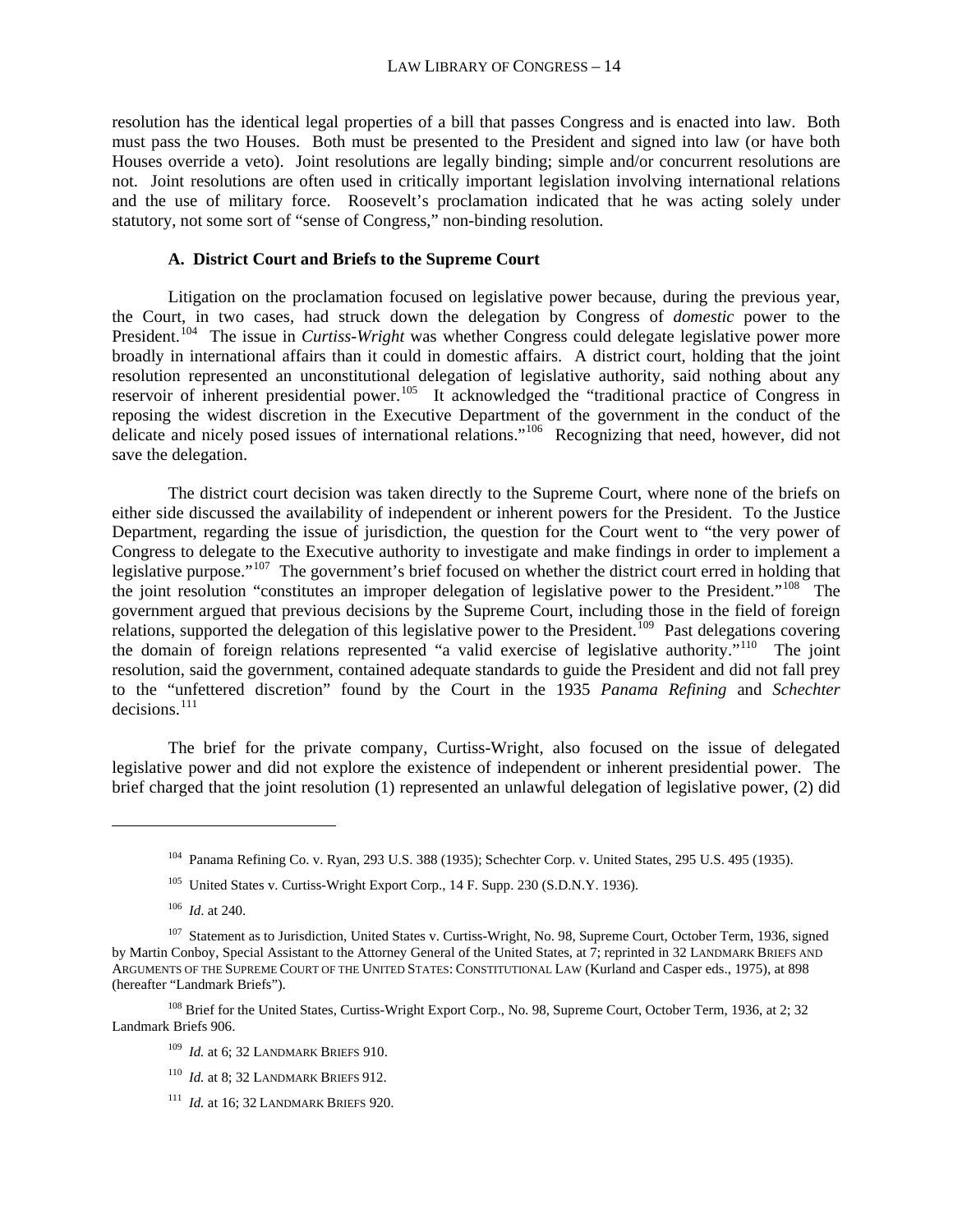not go into operation because the President's proclamation failed to contain all the findings required by the joint resolution, (3) the President could not have consulted other governments as contemplated by the joint resolution, and (4) the effect of the President's second proclamation of November 14, 1935 extinguished the alleged liability of private companies involved in selling arms and munitions abroad.<sup>112</sup> A separate brief, prepared for other private parties, also concentrated on the delegation of legislative power. $^{113}$  $^{113}$  $^{113}$ 

There was no need for the Supreme Court to explore the existence of independent, inherent, or exclusive presidential powers. Nevertheless, in extensive dicta, the decision by Justice Sutherland went far beyond the specific issue before the Court and discussed extra-constitutional powers of the President. Many of the themes in this decision were drawn from his writings as a U.S. Senator from Utah. According to his biographer, Sutherland "had long been the advocate of a vigorous diplomacy which strongly, even belligerently, called always for an assertion of American rights. It was therefore to be expected that [Woodrow] Wilson's cautious, sometimes pacifistic, approach excited in him only contempt and disgust." $114$ 

#### **B. Senator Sutherland**

Justice Sutherland had been a two-term Senator from Utah, serving from March 4, 1905 to March 3, 1917, and a member of the Senate Foreign Relations Committee. His opinion in *Curtiss-Wright* closely tracks his article, "The Internal and External Powers of the National Government," printed as a Senate document in 1910.<sup>[115](#page-15-3)</sup> The article began with this fundamental principle: "That this Government is one of *limited* powers, and that absolute power resides nowhere except in the people, no one whose judgment is of any value has ever seriously denied  $\dots$ ."<sup>[116](#page-15-4)</sup>

Yet subsequent analysis in the article moved in the direction of independent presidential power that could not be checked or limited by other branches, even by the people's representatives in Congress. He first faulted other studies for failing "to distinguish between our *internal* and our *external* relations."[117](#page-15-5) As to the first category, he said the states possessed "every power not delegated to the General Government, or prohibited by the Constitution of the United States or the state constitution."<sup>118</sup> With regard to external relations, Sutherland argued that after the Declaration of Independence, the American colonies lost their character as free and independent states and that national sovereignty passed then to the central government.<sup>[119](#page-15-7)</sup> In the article, Sutherland connects external matters with the national

- <sup>117</sup> *Id.* (emphasis in original).
- 118 *Id.* at 3.

<span id="page-15-0"></span><sup>&</sup>lt;sup>112</sup> Brief for Appellees, Curtiss-Wright Export Corp. and Curtiss Aeroplane & Motor Co., Inc., United States v. Curtiss-Wright Export Corp., No. 98, Supreme Court, October Term, 1936, at 3; 32 LANDMARK BRIEFS 937.

<span id="page-15-3"></span><span id="page-15-2"></span><span id="page-15-1"></span><sup>&</sup>lt;sup>113</sup> Brief for Appellees John S. Allard, Clarence W. Webster and Samuel J. Abelow, United States v. Curtiss-Wright Export Corp., No. 98, Supreme Court, October Term, 1936, at 3-5; 32 LANDMARK BRIEFS 979-81.

<sup>114</sup> JOEL FRANCIS PASCHAL, MR. JUSTICE SUTHERLAND: A MAN AGAINST THE STATE 93 (1951).

<sup>115</sup> S. Doc. No. 417, 61st Cong., 2d Sess. (1910).

 $116$  S. Doc. No. 417, at 1 (emphasis in original).

<span id="page-15-7"></span><span id="page-15-6"></span><span id="page-15-5"></span><span id="page-15-4"></span><sup>119 &</sup>quot;The Declaration of Independence asserted it when that great instrument declared that the *United* Colonies as free and independent States (that is, as *United* States, not as *separate* States) 'have full power to levy war, conclude peace, contract alliances, establish commerce, and *to do all other acts and things which independent States may of right do*.' And so national sovereignty inhered in the United States from the beginning. Neither the Colonies nor the States which succeeded them ever separately exercised authority over foreign affairs." *Id.* (emphasis in original).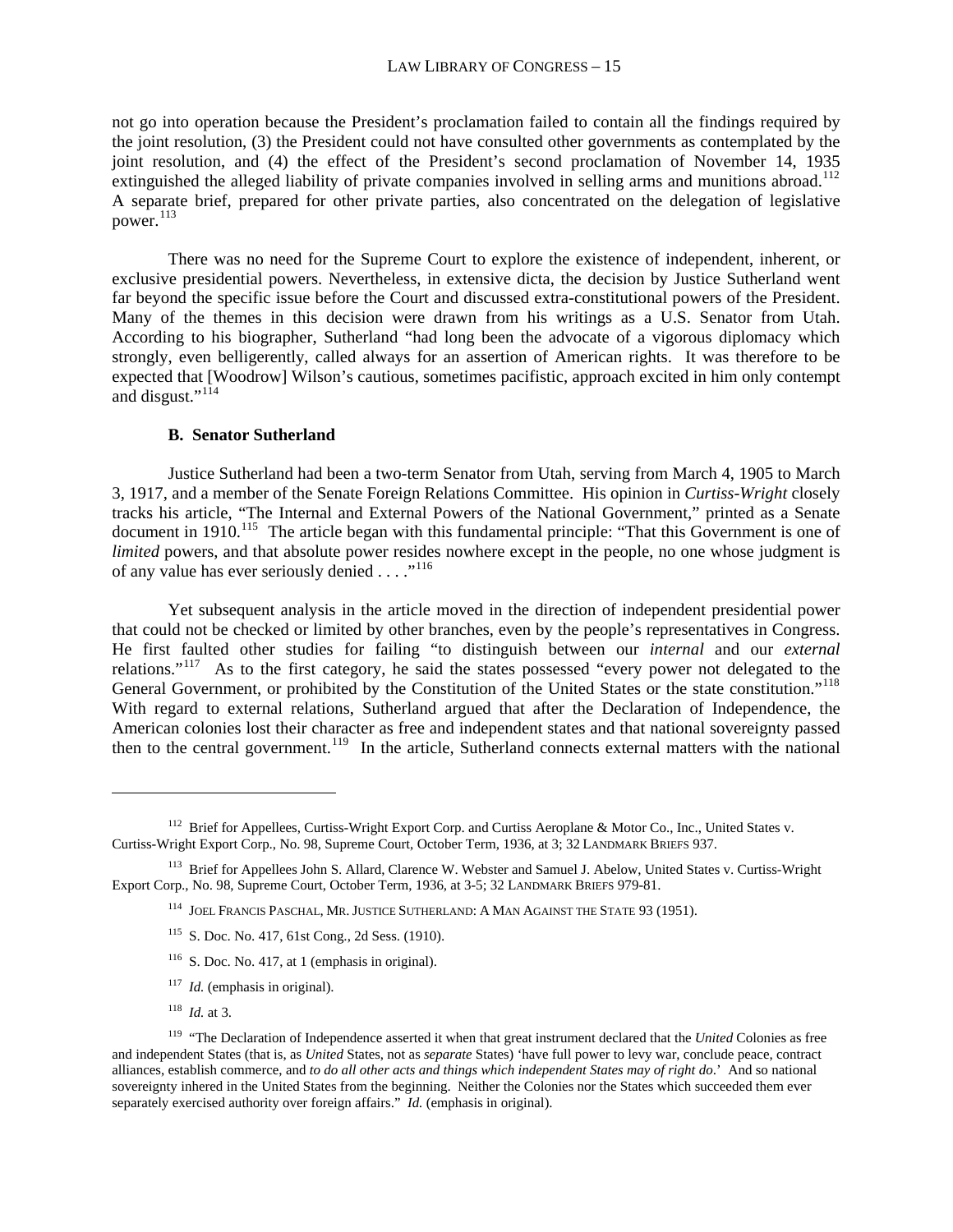government,[120](#page-16-0) but in *Curtiss-Wright* he would associate national sovereignty and external affairs with the presidency, greatly expanding executive power. In addition to identifying express and implied constitutional powers in his article, Sutherland spoke of "inherent" powers and "extra-constitutional" powers.<sup>[121](#page-16-1)</sup>

The same themes appear in Sutherland's book, *Constitutional Power and World Affairs*, published in 1919. He again distinguishes between internal and external powers.<sup>[122](#page-16-2)</sup> When Great Britain entered into a peace treaty with America following the war for independence, "it is impossible to escape the conclusion that all powers of external sovereignty finally passed from the Kingdom of Great Britain to the people of the thirteen colonies as one political unit, and not to the people separately as thirteen political units."<sup>[123](#page-16-3)</sup> In carrying out military operations, the President "must be given a free, as well as a strong hand. The contingencies of war are limitless — beyond the wit of man to foresee. . . . To rely on the slow and deliberate processes of legislation, after the situation and dangers and problems have arisen, may be to court danger — perhaps overwhelming disaster."<sup>[124](#page-16-4)</sup> As will be explained in Section D, however, scholars have generally rejected his treatment of the Declaration of Independence, national sovereignty, and the sources and scope of presidential authority.

Regarding popular sovereignty, Sutherland was as inconsistent in his book as he was in his article. Early passages in the book state that "sovereignty — the plenary power to determine all questions of government without accountability to any one — is in the people and nowhere else."<sup>[125](#page-16-5)</sup> The American Revolution "proceeded upon the principle that sovereignty belongs to the people, and it is by their consent, either express or implied, that the governing agency acts in any particular way, or acts at all. This is the animating principle of the Declaration of Independence. It is the very soul of the Constitution . . . ."<sup>[126](#page-16-6)</sup> In an apparent rejection of inherent or extra-constitutional powers, Sutherland wrote this about the Constitution: "One of its great virtues is that it *fixes* the rules by which we are to govern . . . ."[127](#page-16-7) He warned against "the danger of centralizing irrevocable and absolute power in the hands of a single ruler."<sup>[128](#page-16-8)</sup> On "all matters of external sovereignty" and the general government, the "result does not flow from a claim of inherent power."<sup>[129](#page-16-9)</sup>

Further into the book, however, Sutherland begins to flesh out the concepts of inherent and extraconstitutional powers as applied to external affairs and presidential authority. He described the Louisiana Purchase "as an exercise of the *inherent right of the United States as a Nation*."[130](#page-16-10) What he attributed here to national power (exercised by both elected branches) he later attributed to independent presidential power. He acknowledged that the framers broke with Blackstone by placing many powers of external

- <span id="page-16-5"></span><sup>125</sup> *Id.* at 2.
- <span id="page-16-6"></span><sup>126</sup> *Id.* at 10.

<span id="page-16-4"></span><span id="page-16-3"></span><span id="page-16-2"></span><span id="page-16-1"></span><span id="page-16-0"></span><sup>&</sup>lt;sup>120</sup> "Over *external* matters, however, no residuary powers do or can exist in the several States, and from the necessity of the case all necessary authority must be found in the National Government . . . ." *Id.* at 12 (emphasis in original).

 $121$  Id. at 8-9.

<sup>&</sup>lt;sup>122</sup> George Sutherland, Constitutional Power and World Affairs 26 (1919).

<sup>123</sup> *Id.* at 38.

<sup>124</sup> *Id.* at 111.

<span id="page-16-7"></span><sup>&</sup>lt;sup>127</sup> *Id.* at 13 (emphasis in original).

<span id="page-16-8"></span><sup>128</sup> *Id.* at 25.

<span id="page-16-9"></span><sup>129</sup> *Id.* at 47.

<span id="page-16-10"></span><sup>&</sup>lt;sup>130</sup> *Id.* at 52 (emphasis in original).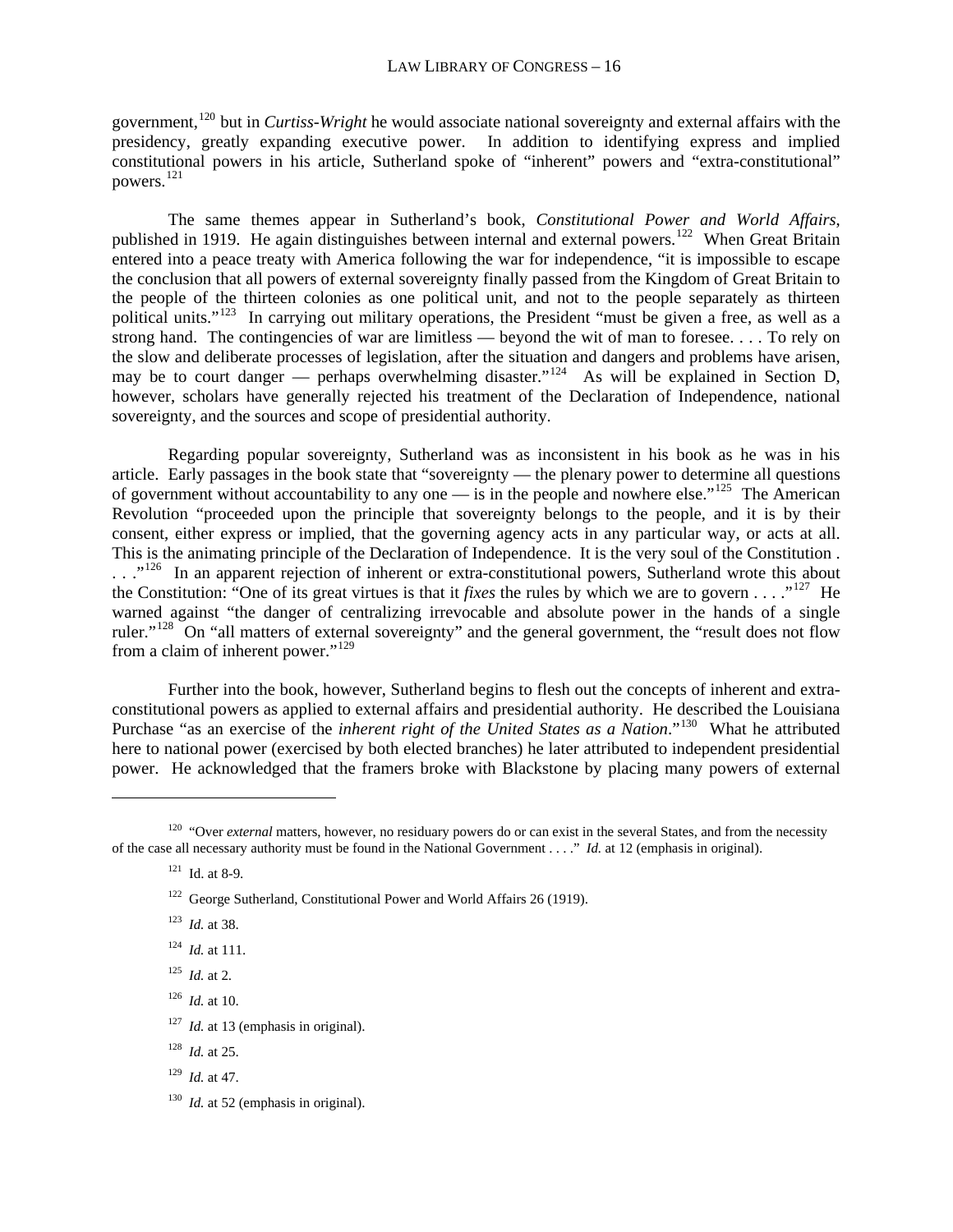affairs with Congress in Article I.<sup>[131](#page-17-0)</sup> Yet once war is declared or waged, he saw in the President as Commander in Chief a power that is supreme: "Whatever any Commander-in-Chief may do under the laws and practices of war as recognized and followed by civilized nations, may be done by the President as Commander-in-Chief. In carrying on hostilities he possesses sole authority, and is charged with sole responsibility, and Congress is excluded from any direct interference."<sup>[132](#page-17-1)</sup>

Martial law, when invoked, "finds no limitations in the Constitution, or in the general laws of the land."<sup>133</sup> Legislative or judicial checks do not exist: "The length of time during which military Legislative or judicial checks do not exist: "The length of time during which military government shall be allowed to continue over conquered and acquired territory after the conclusion of a treaty of peace, is a matter wholly for political determination, in no manner controlled or affected by the Constitution, or subject to judicial review or determination."<sup>[134](#page-17-3)</sup> Here Sutherland failed to take into account the judicial checks that have repeatedly placed limits on military occupation and martial law."<sup>[135](#page-17-4)</sup>

In time of war, Sutherland argued that traditional rights and liberties had to be relinquished: "individual privilege and individual right, however dear or sacred, or however potent in normal times, must be surrendered by the citizen to strengthen the hand of the government lifted in the supreme gesture of war. Everything that he has, or is, or hopes to be — property, liberty, life — may be required."[136](#page-17-5)  Freedom of speech "may be curtailed or denied," along with freedom of the press.<sup>[137](#page-17-6)</sup> Congress "has no power to directly interfere with, or curtail the war powers of the Commander-in-Chief."<sup>[138](#page-17-7)</sup> Statutes enacted during World War I invested President Wilson "with virtual dictatorship over an exceedingly wide range of subjects and activities."<sup>[139](#page-17-8)</sup> Sutherland spoke of the need to define the powers of external sovereignty as "unimpaired" and "unquestioned."<sup>[140](#page-17-9)</sup>

#### **C. Justice Sutherland**

Writing for the Court in *Curtiss-Wright*, Justice Sutherland reversed the district court and upheld the delegation of legislative power to the President to place an embargo on arms or munitions to the Chaco. Whether or not the joint resolution "had related solely to internal affairs" it would be open to the challenge of unlawful delegation, which "we find it unnecessary to determine." The "whole aim of the resolution is to affect a situation entirely external to the United States, and falling within the category of foreign affairs."<sup>[141](#page-17-10)</sup> Sutherland argued that the two categories of external and internal affairs are different

131 *Id.* at 71.

<span id="page-17-1"></span><span id="page-17-0"></span>l

<sup>132</sup> *Id.* at 75.

<sup>133</sup> *Id.* at 80.

134 *Id.* at 82.

136 SUTHERLAND, CONSTITUTIONAL POWER AND WORLD AFFAIRS, at 98.

 $137$  *Id.* 

- <span id="page-17-7"></span><sup>138</sup> *Id.* at 109.
- <span id="page-17-8"></span>139 *Id.* at 115.
- <span id="page-17-9"></span>140 *Id.* at 171.

<span id="page-17-10"></span>141 United States v. Curtiss-Wright Corp., 299 U.S. 304, 315 (1936).

<span id="page-17-6"></span><span id="page-17-5"></span><span id="page-17-4"></span><span id="page-17-3"></span><span id="page-17-2"></span><sup>135</sup> *E.g*., United States v. Brown, 12 U.S. (8 Cr.) 110, 128-29 (1814); Mitchell v. Harmony, 54 U.S. (13 How.) 115, 132-33, 135 (1851); Jecker v. Montgomery, 54 U.S. (13 How.) 498, 515 (1852); Untied States v. Anderson, 76 U.S. (9 Wall.) 56, 70-71 (1870); Dooley v. United States, 182 U.S. 222, 234, 235 (1901); *Ex parte* Orozco, 201 F. 106, 112 (W.D. Tex. 1912), *dismissed*, 229 U.S. 633 (1913).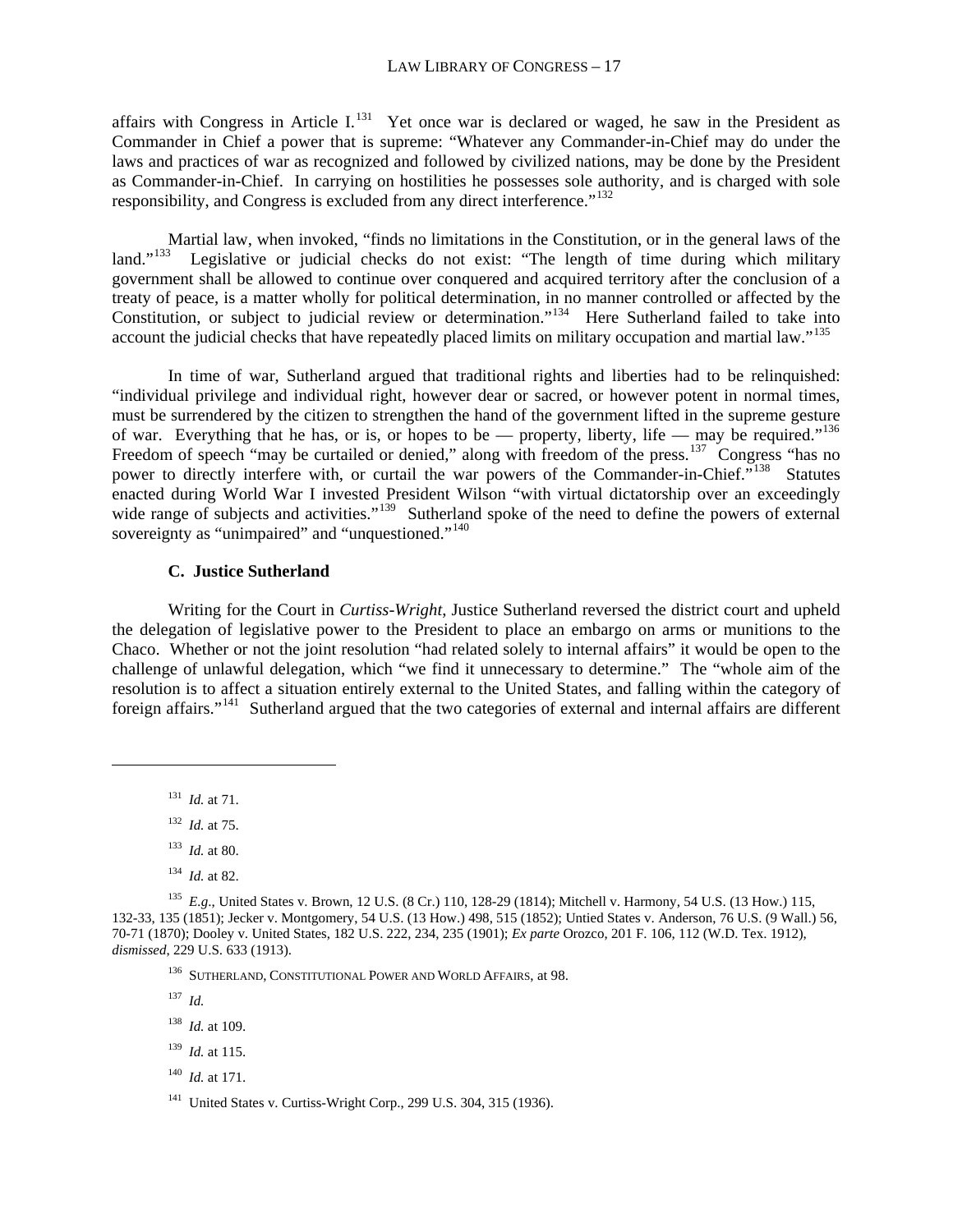"both in respect of their origin and their nature."<sup>[142](#page-18-0)</sup> The principle that the federal government is limited to either enumerated or implied powers "is categorically true only in respect of our internal affairs."<sup>143</sup> The purpose, he said, was "to carve from the general mass of legislative powers *then possessed by the states* such portions as it was thought desirable to vest in the federal government, leaving those not included in the enumeration still in the states."[144](#page-18-2) But that doctrine, Sutherland insisted, "applies only to powers which the states had . . . since the states severally never possessed international powers . . . .<sup>145</sup> The states may not have possessed "international" powers, but they did, as will be explained, possess and exercise sovereign powers.

To reach his conclusion, Sutherland said that after the Declaration of Independence "the powers of external sovereignty passed from the Crown not to the colonies severally, but to the colonies in their collective and corporate capacity as the United States of America."<sup>[146](#page-18-4)</sup> By transferring external or foreign affairs directly to the national government, and then associating foreign affairs with the executive, Sutherland seemed to be in a position to argue for a broad definition of inherent presidential power.

There are two problems with his analysis. First, external sovereignty did not circumvent the colonies and the independent states and pass directly to the national government. When Great Britain entered into a peace treaty with America, the provisional articles of November 30, 1782 were not with a national government. Instead, "His Brittanic Majesty acknowledges the said United States, viz. New-Hampshire, Massachusetts-Bay, Rhode-Island and Providence Plantations, Connecticut, New-York, New-Jersey, Pennsylvania, Delaware, Maryland, Virginia, North-Carolina, South-Carolina, and Georgia," and referred to them as "free, sovereign and independent States."<sup>[147](#page-18-5)</sup> The colonies formed a Continental Congress in 1774 and it provided a form of national government until passage of the Articles of Confederation, ratified in 1781, and the U.S. Constitution. Until that time, the states operated as sovereign entities in making treaties and exercising other powers that would pass to the new national government in 1789.

Second, sovereignty and external affairs did not pass from Great Britain to the U.S President. In 1776, at the time of America's break with England, there was no President and no separate executive branch. Only one branch of government, the Continental Congress, functioned at the national level. It carried out all governmental powers, including legislative, executive, and judicial.<sup>[148](#page-18-6)</sup> When the new national government under the U.S. Constitution was established in 1789, sovereign powers were not placed solely in the President. They were divided between Congress and the President, with ultimate sovereignty vested in the people.

Much of *Curtiss-Wright* is devoted to Sutherland's discussion about independent and inherent presidential powers in foreign affairs. Having made the distinction between external and internal affairs, he wrote: "In this vast external realm, with its important, complicated, delicate and manifold problems, the President alone has the power to speak or listen as a representative of the nation. He *makes* treaties with the advice and consent of the Senate; but he alone negotiates. Into the field of negotiation the Senate

142 *Id.* 

<span id="page-18-3"></span><span id="page-18-2"></span><span id="page-18-1"></span><span id="page-18-0"></span>l

143 *Id.* at 316.

<sup>144</sup> *Id.* (emphasis in original).

145 *Id.* 

<span id="page-18-4"></span><sup>146</sup> *Id.* 

<span id="page-18-5"></span> $147$  8 Stat. 55 (1782).

<span id="page-18-6"></span>148 LOUIS FISHER, PRESIDENT AND CONGRESS 1-27, 253-70 (1972).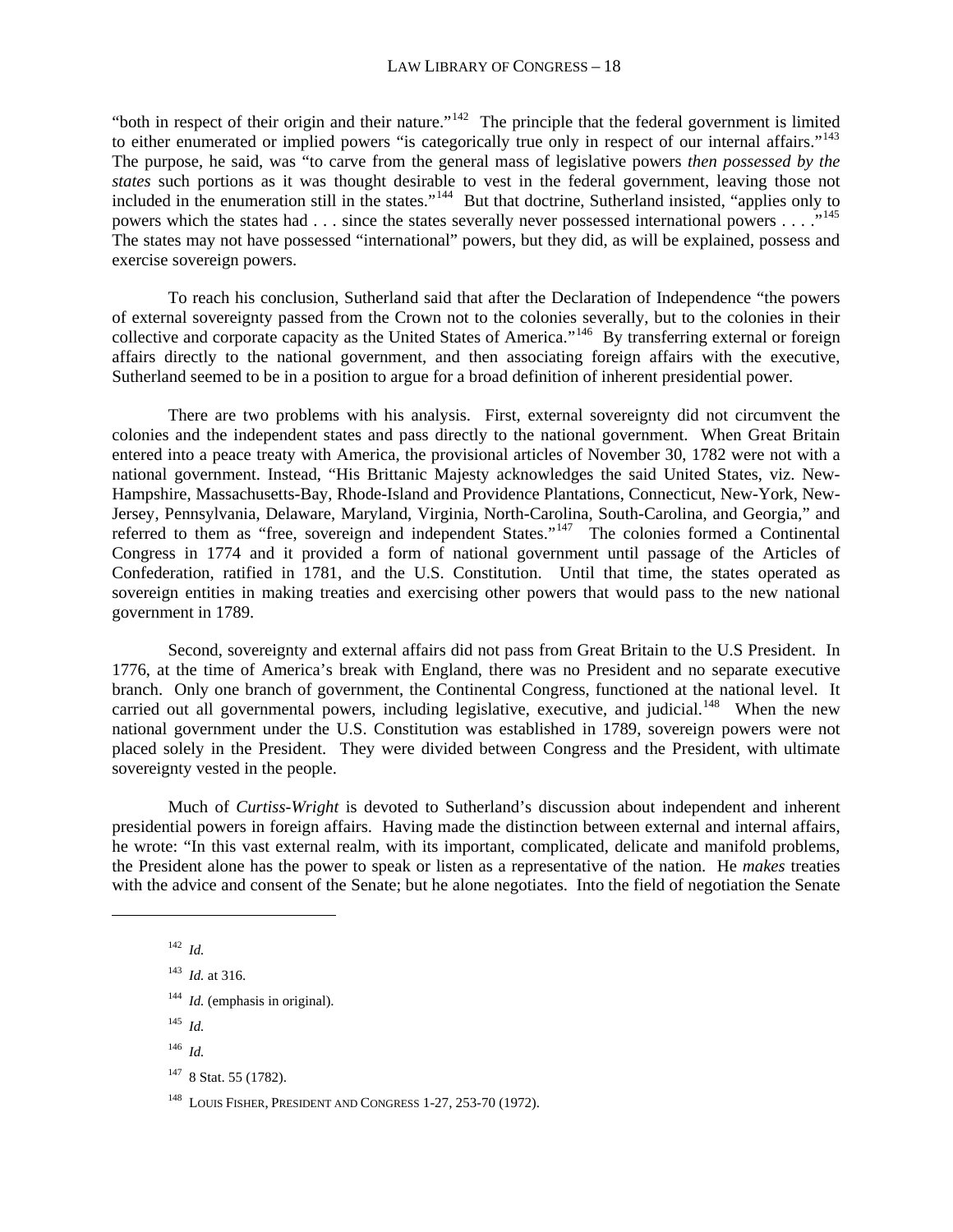cannot intrude; and Congress itself is powerless to invade it."<sup>[149](#page-19-0)</sup> In his book, Sutherland took a less rigid view. He recognized that Senators did in fact participate in the negotiation phase, and that Presidents often acceded to this "practical construction."<sup>[150](#page-19-1)</sup> It was at this point of his decision that Sutherland quotes John Marshall out of context, implying a belief in presidential power that Marshall never embraced. Marshall said during House debate: "The President is the sole organ of the nation in its external relations, and its sole representative with foreign nations."<sup>151</sup> Justice Sutherland developed for the President a source of power in foreign affairs that was not grounded in authority delegated by Congress:

It is important to bear in mind that we are here dealing not alone with an authority vested in the President by an exertion of legislative power, but with such an authority plus the very delicate, plenary and exclusive power of the President as the sole organ of the federal government in the field of international relations — a power which does not require as a basis for its exercise an act of Congress, but which, of course, like every other governmental power, must be exercised in subordination to the applicable provisions of the Constitution. It is quite apparent that if, in the maintenance of our international relations, embarrassment — perhaps serious embarrassment — is to be avoided and success for our aims achieved, congressional legislation which is to be made effective through negotiation and inquiry within the international field must often accord to the President a degree of discretion and freedom from statutory restriction which would not be admissible were domestic affairs alone involved.<sup>[152](#page-19-3)</sup>

In freeing the President from statutory grants of power and legislative restrictions, Justice Sutherland did not explain how the exercise of presidential power would be constrained by requiring that it "be exercised in subordination to the applicable provisions of the Constitution." Which provisions in the Constitution could check or override presidential initiatives? On that he was silent. Justice McReynolds' dissent was brief: "He is of opinion that the court below reached the right conclusion and its judgment ought to be affirmed."<sup>[153](#page-19-4)</sup>

Justice Stone did not participate. He later wrote to Edwin M. Borchard, a prominent law professor: "I have always regarded it as something of a misfortune that I was foreclosed from expressing my views in . . . *Curtiss-Wright* . . . because I was ill and away from the Court when it was decided."<sup>154</sup> In another letter to Borchard, Stone said he "should be glad to be disassociated" with Sutherland's opinion.[155](#page-19-6) Borchard later advised Stone that the Court, in such cases as *Curtiss-Wright*, "has attributed to the Executive far more power than he had ever undertaken to claim."[156](#page-19-7)

153 *Id.* at 333.

l

<span id="page-19-5"></span><span id="page-19-4"></span><span id="page-19-3"></span><sup>154</sup> Letter from Justice Harlan Fiske Stone to Edwin M. Borchard, Feb. 11, 1942; Papers of Harlan Fiske Stone, Container No. 6, Manuscript Room, Library of Congress.

<span id="page-19-6"></span><sup>155</sup> Letter from Stone to Borchard, May 13, 1937; Papers of Harlan Fiske Stone, Container No. 6, Manuscript Room, Library of Congress.

<span id="page-19-7"></span><sup>156</sup> Letter from Borchard to Stone, Feb. 9, 1942; Papers of Harlan Fiske Stone, Container No. 6, Manuscript Room, Library of Congress.

 $149$  299 U.S. at 319 (emphasis in original).

<span id="page-19-2"></span><span id="page-19-1"></span><span id="page-19-0"></span><sup>150</sup> SUTHERLAND, CONSTITUTIONAL POWERS AND WORLD AFFAIRS, at 122-24. *See also* Louis Fisher, *Congressional Participation in the Treaty Process*, 137 U. PA. L. REV. 1511 (1989).

<sup>151 299</sup> U.S. at 319.

<sup>152</sup> *Id.* at 319-20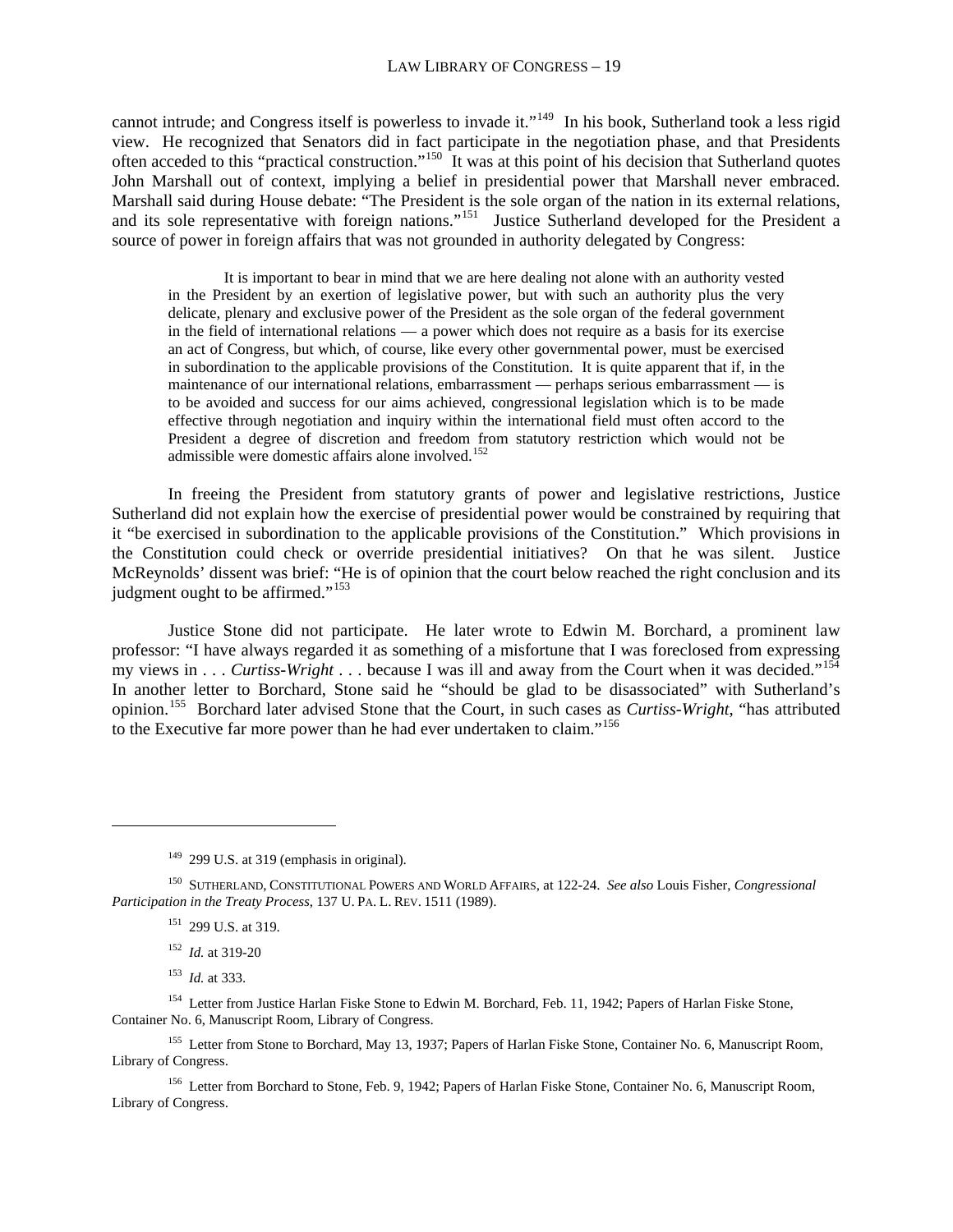#### **D. Evaluations by Scholars**

A biography of Charles Evans Hughes, who served as Chief Justice on the *Curtiss-Wright* Court, states that Justice Sutherland "wrote a scholarly opinion confirming the broad sweep of the President's power in international affairs."<sup>[157](#page-20-0)</sup> However, the biography provides no further details or analysis to justify the reference to scholarship. As expressed below, most of the studies of *Curtiss-Wright* in professional journals and books have been highly critical.

A student note in the *Georgetown Law Journal* in 1937 reviewed Sutherland's dicta concerning the President's "plenary and exclusive power," the sole-organ doctrine, and the availability of executive power independent of statutory authority.[158](#page-20-1) The author was uncertain about the reach of the decision, but offered this assessment: "On the face of it the case is a long step toward executive autonomy in the field of foreign relations."[159](#page-20-2) Similarly, another student note regarded the decision as recognizing "the President's superiority in conducting foreign affairs."<sup>[160](#page-20-3)</sup>

A student note in the *Harvard Law Review* characterized the decision as "broad and novel" and not derived from the Constitution. It was, instead, rather "a heritage of the British Crown."<sup>[161](#page-20-4)</sup> Another law review article, published in 1937, reiterated the main points of Sutherland's opinion without analyzing his assertions.[162](#page-20-5) Writing for the *American Journal of International Law*, James W. Garner expressed general support for Sutherland's broad definition of presidential power in foreign affairs, but did not analyze such issues as the sole-organ doctrine, the transfer of sovereignty from England to the United States, or the availability of extra-constitutional powers.<sup>[163](#page-20-6)</sup>

An article by Julius Goebel in 1938 attacked the principal tenets of Sutherland's opinion, concluding that his view of sovereignty "passing from the British crown to the union appears to be a perversion of the dictum of Jay, C. J. in *Chisholm's Executors v. Georgia,* 3 Dall. 419, 470 (U.S. 1799) to the effect that sovereignty passed from the crown to the people."<sup>[164](#page-20-7)</sup> As to Sutherland's comment that the President "alone negotiates" treaties and that into this field the Senate "cannot intrude," Goebel regarded such views as "a somewhat misleading description of presidential authority in foreign affairs," citing earlier examples of Presidents consulting the Senate before negotiation.<sup>[165](#page-20-8)</sup> To Goebel, Sutherland chose

l

<span id="page-20-8"></span>165 *Id.* n. 47.

<sup>&</sup>lt;sup>157</sup> 2 MERLO J. PUSEY, CHARLES EVANS HUGHES 745 (1952).

<span id="page-20-1"></span><span id="page-20-0"></span><sup>&</sup>lt;sup>158</sup> Constitutional Law — Delegation by Congress to President of Power in International Affairs, 25 GEO. L. J. 738, 739 (1937).

<sup>159</sup> *Id.* at 740.

<span id="page-20-3"></span><span id="page-20-2"></span><sup>160</sup> *Constitutional Law –– Delegation of Legislative Power — Validity of Congressional Resolution and Presidential Proclamation Prohibiting Sale of Arms to Foreign Belligerents*, 6 BROOK. L. REV. 382, 383 (1937).

<span id="page-20-4"></span><sup>161</sup> *Constitutional Law — Separation of Powers — Delegation to President of Power to Declare Embargo*, 50 HARV. L. REV. 691, 692 (1937).

<span id="page-20-6"></span><span id="page-20-5"></span><sup>162</sup> Stefan A. Riesenfeld, *The Power of Congress and the President in International Relations: Three Recent Supreme Court Decisions*, 25 CAL. L. REV. 643, 665-69 (1937). For other generally descriptive student notes, *see Constitutional Law — Delegation of Powers — External Sovereignty*, 11 TEMP. L. Q. 418 (1937); *Constitutional Law — Delegation to President of Power to Declare Embargo on Exportation of Arms. United States v. Curtiss-Wright Export Corporation*, 1 MD. L. REV. 167 (1937); *Constitutional Law — Separation of Powers — Delegation to President of Power to Declare an Embargo*, 6 FORD. L. REV. 303 (1937).

<sup>163</sup> James W. Garner, *Executive Discretion in the Conduct of Foreign Relations*, 31 AM. J. INT'L L. 289 (1937).

<span id="page-20-7"></span><sup>164</sup> Julius Goebel, Jr., *Constitutional History and Constitutional Law,* 38 COLUM. L. REV. 555, 572 n.46 (1938).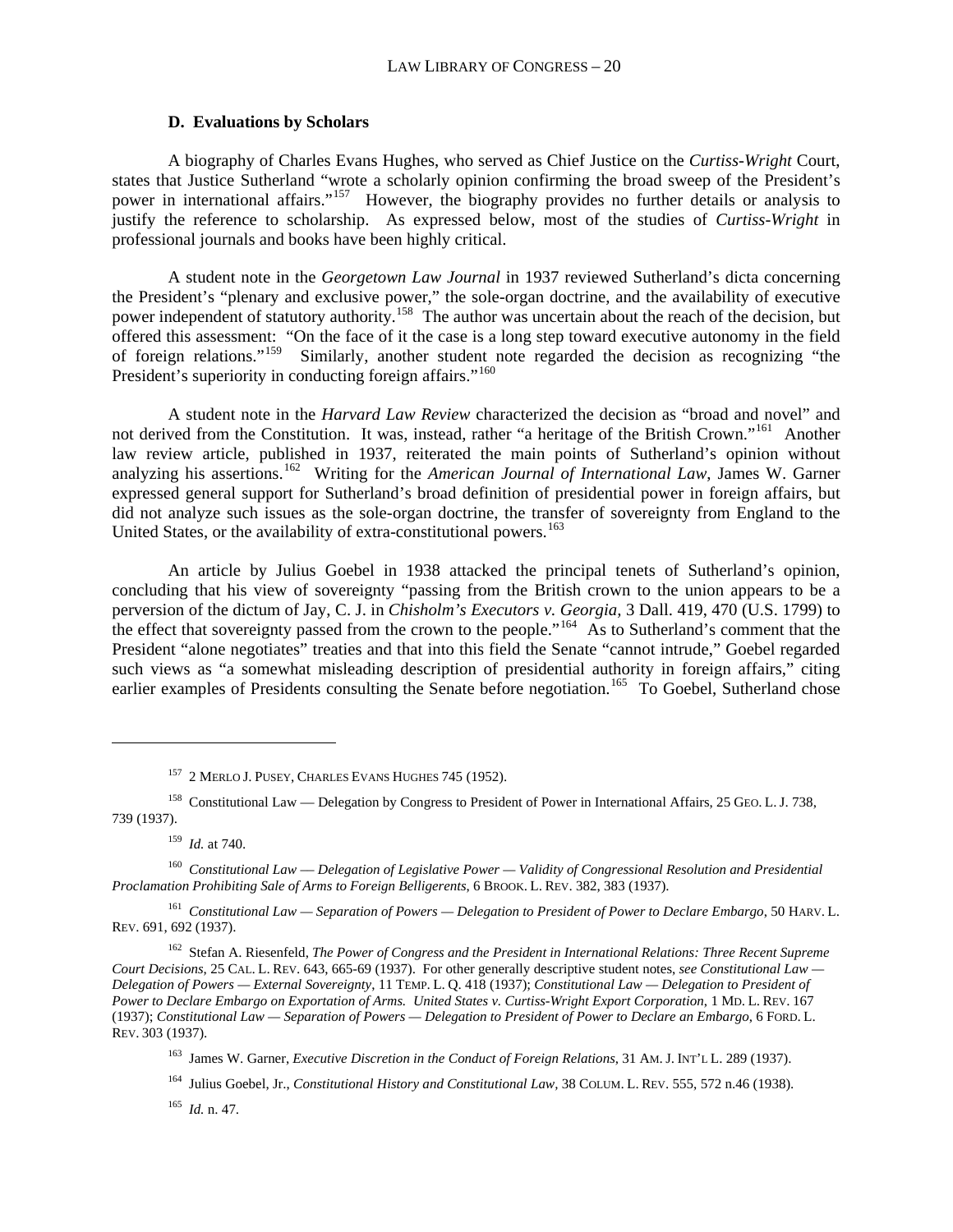"to frame an opinion in language closely parallel to the description of royal prerogative in foreign affairs in the *Ship Money Case*" of 1637.<sup>[166](#page-21-0)</sup>

Writing in 1944, C. Perry Patterson regarded Sutherland's position on the existence of inherent presidential powers to be "(1) contrary to American history, (2) violative of our political theory, (3) unconstitutional, and (4) unnecessary, undemocratic, and dangerous."<sup>[167](#page-21-1)</sup> He argued that the doctrine of *Curtiss-Wright* "that Congress acquired power over the entire field of foreign affairs as a result of the issue of the Declaration is contrary to the facts of American history."<sup>[168](#page-21-2)</sup> Also writing in 1944, James Quarles objected to Sutherland's reasoning that foreign affairs, as distinguished from domestic affairs, invests the federal government with "powers which do not stem from the Constitution, are not granted, but are inherent."<sup>[169](#page-21-3)</sup> He noted that the question of inherent presidential power was not "raised by counsel" for either side, either in the District Court or in the Supreme Court; nor is there any allusion to any issue of that sort in the opinion of the District Judge. Indeed, the pages of Mr. Justice Sutherland's opinion devoted to a discussion of that question appear to the present writer as being little, if any, more than so much interesting yet discursive *obiter*."[170](#page-21-4)

David M. Levitan, in 1946, not only found fault with Justice Sutherland's distinction between internal and external affairs and the belief that sovereignty flowed from the British crown directly to the national government, but expressed alarm about the implications for democratic government. Sutherland's theory marked "the furthest departure from the theory that [the] United States is a constitutionally limited democracy. It introduces the notion that national government possesses a secret reservoir of unaccountable power."[171](#page-21-5) Levitan's review of the political and constitutional ideas at the time of the American Revolution and the Constitutional Convention left "little room for the acceptance of Mr. Justice Sutherland's 'inherent' powers, or, in fact, 'extra-constitutional' powers theory."<sup>[172](#page-21-6)</sup> The Sutherland doctrine "makes shambles out of the very idea of a constitutionally limited government. It destroys even the symbol."[173](#page-21-7)

Charles Lofgren and other scholars have pointed out that the states in 1776 operated as sovereign entities and not as part of a collective body, as Justice Sutherland claimed. The creation of a Continental Congress did not disturb the sovereign power of the states to make treaties, borrow money, solicit arms, lay embargoes, collect tariff duties, and conduct separate military campaigns.<sup>[174](#page-21-8)</sup> The Supreme Court has recognized that the American colonies, upon their separation from England, exercised the powers of a

168 *Id.* at 308.

l

172 *Id.* at 496.

173 *Id.* at 497.

<span id="page-21-0"></span><sup>&</sup>lt;sup>166</sup> *Id.* at 572-73. The Ship-Money Case is considered a landmark decision in defending the exercise of the royal prerogative to raise revenues against perceived dangers, notwithstanding statutory limitations. 3 St. Tr. 825, 1125-1243 (1816) [State Trials, edited by T. B. Howell].

<sup>167</sup> C. Perry Patterson, *In Re The United States v. The Curtiss-Wright Corporation*, 22 TEX. L. REV. 286, 297 (1944).

<span id="page-21-3"></span><span id="page-21-2"></span><span id="page-21-1"></span><sup>169</sup> *James Quarles, The Federal Government: As to Foreign Affairs, Are Its Powers Inherent as Distinguished from Delegated?*, 32 GEO. L. J. 375, 376-77 (1944).

<sup>170</sup> *Id.* at 378.

<span id="page-21-6"></span><span id="page-21-5"></span><span id="page-21-4"></span><sup>&</sup>lt;sup>171</sup> David M. Levitan, *The Foreign Relations Power: An Analysis of Mr. Justice Sutherland's Theory*, 55 YALE L. J. 467, 493 (1946).

<span id="page-21-8"></span><span id="page-21-7"></span><sup>174</sup> Charles Lofgren, *United States v. Curtiss-Wright Export Corporation: An Historical Reassessment*, 83 YALE L. J. 1 (1973); David M. Levitan, *The Foreign Relations Power: An Analysis of Mr. Justice Sutherland's Theory*, 55 YALE L. J. 467 (1946); Claude H. Van Tyne, *Sovereignty in the American Revolution: An Historical Study*, 12 AM. HIST. REV. 529 (1907).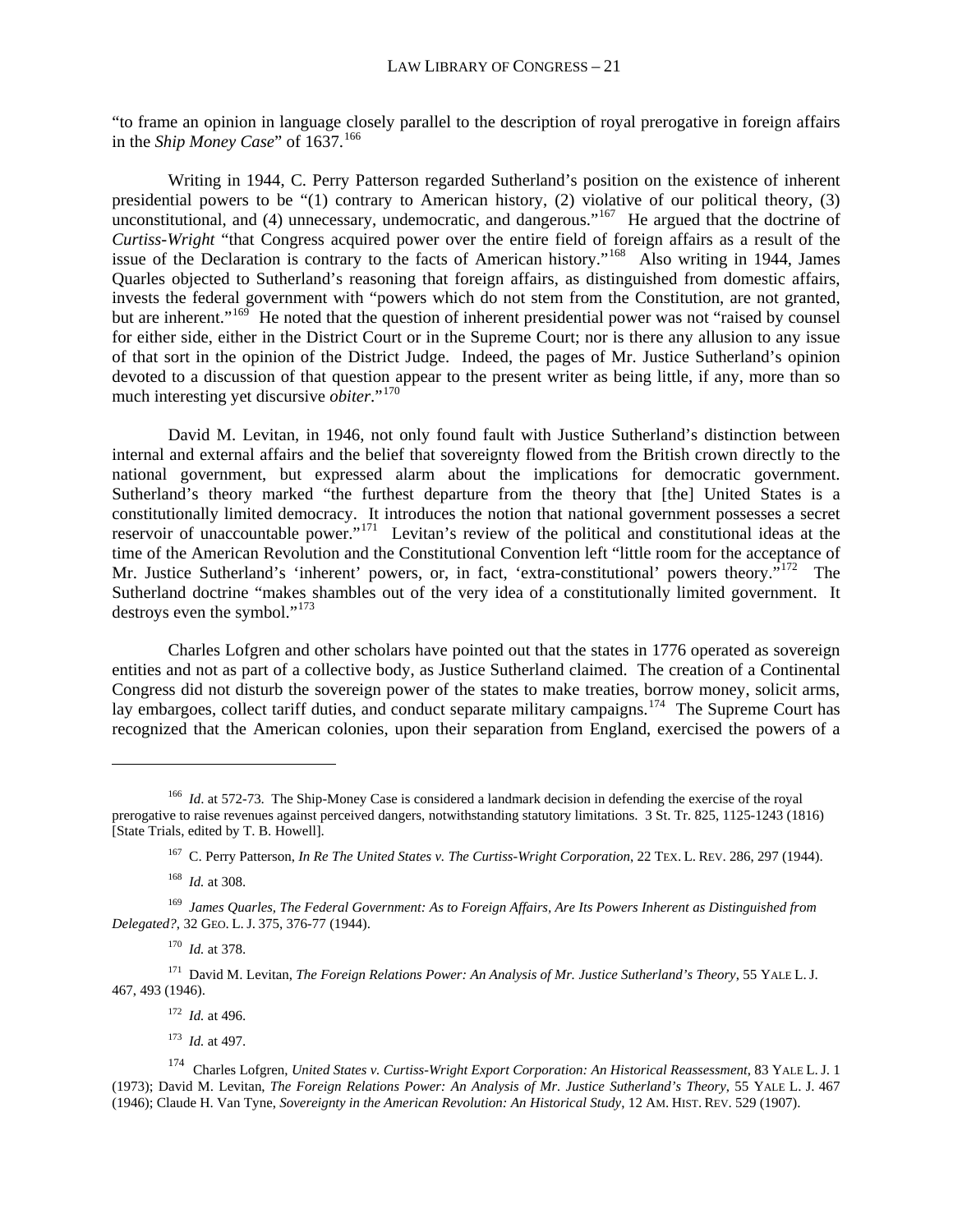sovereign and independent government.<sup>175</sup> In 1796, the Court considered the Declaration of Independence to mean "not that the United Colonies *jointly*, in a *collective* capacity, were independent states, &c. but that *each* of them was a sovereign and independent state, that is, that *each* of them had a right to govern itself by its own authority, and its own laws, without any controul from any other power upon earth."<sup>[176](#page-22-1)</sup> To Lofgren, the historical evidence did not support Sutherland's reliance on inherent or extra-constitutional sources: "Federal power in foreign affairs rests on explicit and implicit constitutional grants and derives from the ordinary constitutive authority."<sup>[177](#page-22-2)</sup> Further: John Marshall in 1800 "evidently" did not believe that because the President was the sole organ of communication and negotiation with other nations, he became the sole foreign policy-maker."<sup>[178](#page-22-3)</sup>

Even if the power of sovereignty had somehow passed intact from the Crown to the national government, the U.S. Constitution allocates that power both to Congress and the President. The President and the Senate share the treaty power and the House of Representatives has discretion in deciding whether to appropriate funds needed to enforce treaties. The President receives ambassadors from other countries, but the Senate must approve U.S. ambassadors as part of the confirmation process. Congress has the power to declare war, issue letters of marque and reprisal, raise and support military forces, make rules for their regulation, provide for the calling up of the militia to suppress insurrections and repel invasions, and to provide for the organization and disciplining of the militia. The Constitution also explicitly grants to Congress the power to lay and collect duties on foreign trade, to regulate commerce with other nations, and to establish a uniform rule of naturalization.

Other studies have rejected the line of reasoning found in *Curtiss-Wright*. Michael Glennon described Sutherland's opinion as "a muddled law review article wedged with considerable difficulty between the pages of the United States Reports."<sup>[179](#page-22-4)</sup> Glennon asked how constitutional limits could possibly check Presidents who invoke inherent and extra-constitutional powers: "There is no logical reason why a power flowing from a source that transcends the Constitution should be subject to the prohibitions and limitations prescribed by the Constitution."[180](#page-22-5) Michael Ramsey offered a similar critique. The issue to Ramsey was not the broad scope of presidential power in foreign affairs, which he was prepared to concede. It was Sutherland's "claim that that power arose outside the Constitution."<sup>[181](#page-22-6)</sup>

Roy Brownell wrote a more favorable assessment of *Curtiss-Wright*, concluding that Justice Sutherland had legitimate grounds for recognizing inherent presidential power in the field of national security and making the distinction he did between external and internal affairs.<sup>[182](#page-22-7)</sup> However, he also wrote that the "net result of *Curtiss-Wrights*'s deficiencies is that it places a disproportionate amount of

<span id="page-22-4"></span><span id="page-22-3"></span>179 Michael J. Glennon, *Two Views of Presidential Foreign Affairs Pow*er: Little v. Barreme or Curtiss-Wright?, 13 YALE J. INT'L L. 5, 13 (1988).

 $180$  *Id.* 

-

<span id="page-22-0"></span><sup>175</sup> United States v. California, 332 U.S. 19, 31 (1947); Texas v. White, 74 U.S. 700, 725 (1869); M'Ilvaine v. Coxe's Lessee, 8 U.S. (4 Cr.) 209, 212 (1808); Ware v. Hylton, 3 U.S. (3 Dall.) 199, 222-24 (1796).

<span id="page-22-2"></span><span id="page-22-1"></span><sup>176</sup> Ware v. Hylton, 3 U.S. (3 Dall.) at 224. *See also* Robins Island Preservation Fund v. Southold Dev., 755 F. Supp. 1185, 1189 (E.D.N.Y. 1991) (American states after the Declaration of Independence were sovereign and independent).

<sup>177</sup> Lofgren, *United States v. Curtiss-Wright Export Corporation*, 83 YALE L. J. at 29-30.

<sup>178</sup> *Id.* at 30.

<span id="page-22-6"></span><span id="page-22-5"></span><sup>181</sup> Michael D. Ramsey, *The Myth of Extraconstitutional Foreign Relations Power*, 42 WM. & MARY L. REV. 379, 382 (2000).

<span id="page-22-7"></span><sup>182</sup> Roy E. Brownell II, *The Coexistence of* United States v. Curtiss-Wright *and* Youngstown Sheet & Tube v. Sawyer *in National Security Jurisprudence*, 16 J. L. & POL. 1, 21-39 (2000).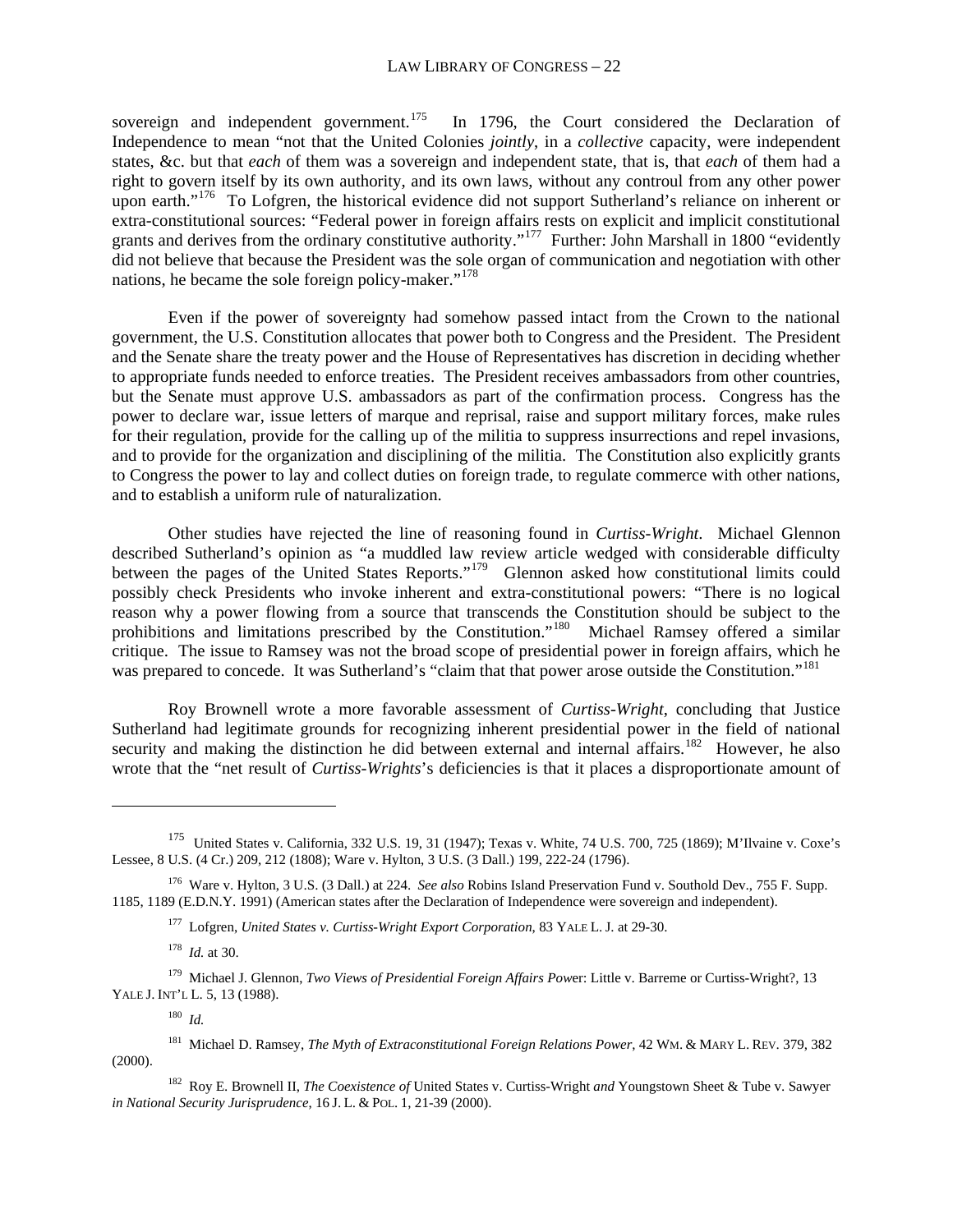constitutional power in the hands of the Executive Branch vis-à-vis Congress. . . . The notion that Congress may be excluded from the conduct of national security affairs, as implied by *Curtiss-Wright*'s 'plenary/sole organ' passage, clearly does violence to the text of the Constitution."[183](#page-23-0)

The dicta in Justice Sutherland's decision in *Curtiss-Wright* depend to a great degree on his ability to make a clear distinction between internal and external powers. Yet it is difficult, and often arbitrary, to draw a bright line between the two. In 1991, President George H. W. Bush remarked: "I guess my bottom line . . . is you can't separate foreign policy from domestic."[184](#page-23-1) Two years later President Clinton expressed a similar view: "There is no longer a clear division between what is foreign and what is domestic."<sup>[185](#page-23-2)</sup>

#### **IX. Judicial Citations to "Sole Organ"**

Anthony Simones, after reviewing the academic literature and judicial decisions following Sutherland's opinion, concluded that "for every scholar who hates *Curtiss-Wright*, there seems to exist a judge who loves it."<sup>[186](#page-23-3)</sup> The litigation record supports that judgment. Courts repeatedly have cited *Curtiss*-*Wright* favorably, not only to sustain delegations of legislative power but also to support the existence of inherent and independent presidential power in foreign affairs.

Robert Jackson, as Attorney General, relied on *Curtiss-Wright* to defend the destroyers-bases agreement entered into by President Franklin D. Roosevelt in 1940.<sup>[187](#page-23-4)</sup> Yet he also drew some boundaries to cabin executive power: "The President's power over foreign relations while 'delicate, plenary, and exclusive' is not unlimited. Some negotiations involve commitments as to the future which would carry an obligation to exercise powers vested in the Congress."<sup>[188](#page-23-5)</sup> Two years later, in a case involving an executive agreement with Russia, the Supreme Court cited *Curtiss-Wright* and the "sole organ" doctrine, but described the President as acting under "a modest implied power"— not an inherent power.<sup>[189](#page-23-6)</sup>

In the Nazi Saboteur Case of 1942, the Court spoke of the need to treat statutory grants of authority to the President as being "entitled to the greatest respect."[190](#page-23-7) For that proposition it referred to three cases, including *Curtiss-Wright*. [191](#page-23-8) At issue was authority granted by Congress, not inherent presidential power. In one of the Japanese-American cases, the Court looked to *Curtiss-Wright* to support the granting of broad powers to the President during wartime.<sup>[192](#page-23-9)</sup> Again, the Court relied on Sutherland's opinion to sustain the delegation of legislative power, not the exercise of independent, exclusive and inherent executive powers.

<span id="page-23-2"></span><span id="page-23-1"></span><span id="page-23-0"></span>1

187 39 OPS. ATT'Y GEN. 484, 486-87 (1940).

188 *Id.* at 487.

<sup>191</sup> *Id.* at 42.

<sup>183</sup> *Id.* at 40-41.

<sup>&</sup>lt;sup>184</sup> PUBLIC PAPERS OF THE PRESIDENTS, 1991, II, at 1629.

<sup>&</sup>lt;sup>185</sup> PUBLIC PAPERS OF THE PRESIDENTS, 1993, I, at 2.

<sup>&</sup>lt;sup>186</sup> Anthony Simones, *The Reality* of Curtiss-Wright, 16 N. ILL. U. L. REV. 411, 415 (1996).

<span id="page-23-9"></span><span id="page-23-8"></span><span id="page-23-7"></span><span id="page-23-6"></span><span id="page-23-5"></span><span id="page-23-4"></span><span id="page-23-3"></span><sup>189</sup> United States v. Pink, 315 U.S. 203, 229 (1942). *Curtiss-Wright* was also cited in United States v. Belmont, 301 U.S. 324, 331-32 (1937).

<sup>190</sup> *Ex parte* Quirin, 317 U.S. 1, 41-42 (1942).

<sup>192</sup> *Ex parte* Endo, 323 U.S. 283, 298 n.21 (1944).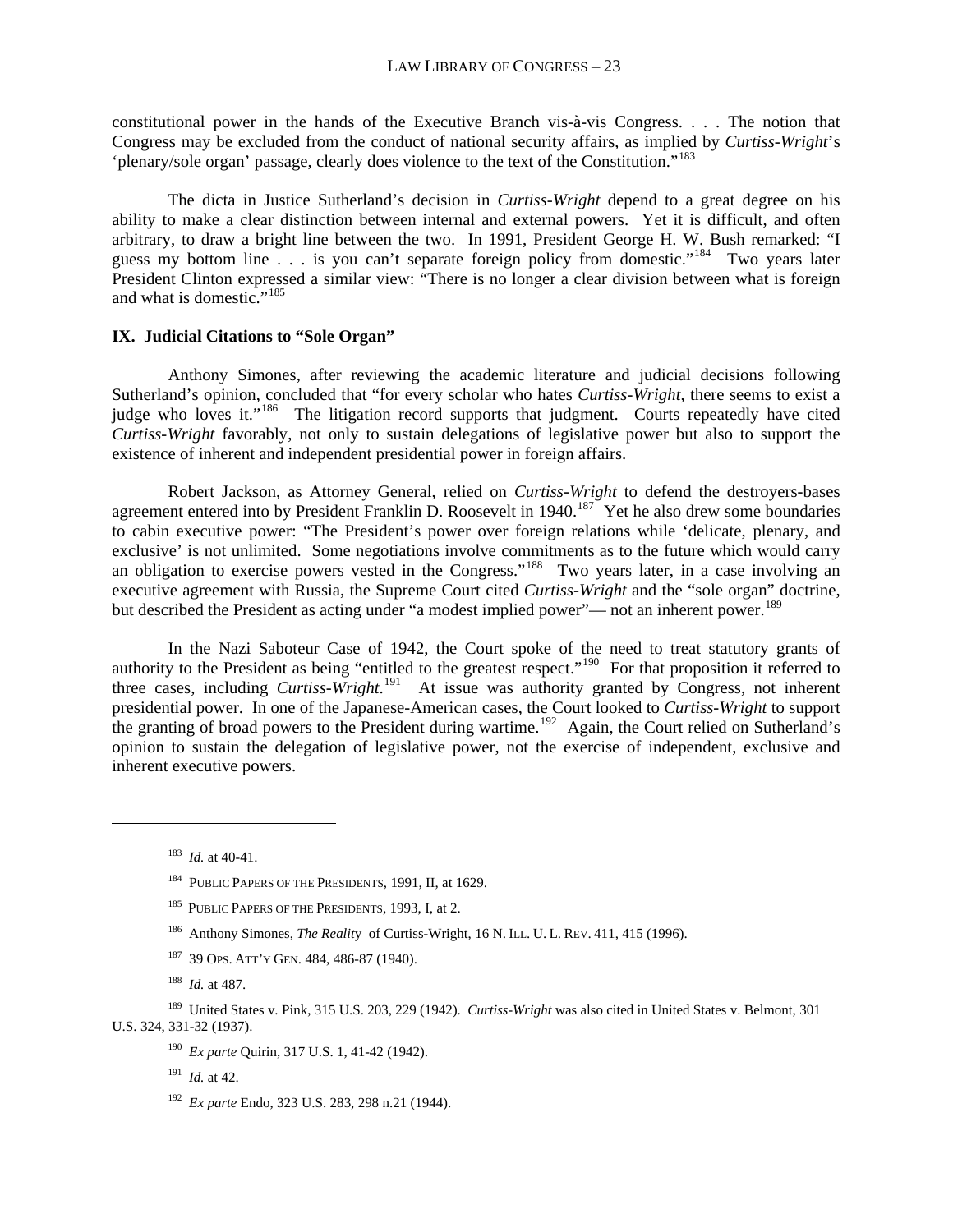In 1948, the Court decided that presidential actions in authorizing applications by carriers to engage in overseas air transportation were beyond the competence of the courts to adjudicate.<sup>[193](#page-24-0)</sup> The President was acting under a provision of the Civil Aeronautics Act. The Court's opinion, written by Justice Jackson, cited *Curtiss-Wright* and adopted much of its language, but the thrust of the decision was to remove the judiciary, not Congress, from these questions:

The President, both as Commander-in-Chief and as the Nation's organ for foreign affairs, has available intelligence services whose reports are not and ought not to be published in the world. It would be intolerable that courts, without the relevant information, should review and perhaps nullify actions of the Executive taken on information properly held secret. Nor can courts sit *in camera* in order to be taken into executive confidences. But even if courts could require full disclosure, the very nature of executive decisions as to foreign policy is political, not judicial. Such decisions are wholly confided by our Constitution to the political departments of the government, Executive and Legislative. They are delicate, complex, and involve large elements of prophecy. They are and should be undertaken only by those directly responsible to the people whose welfare they advance or imperil. They are decisions of a kind for which the Judiciary has neither aptitude, facilities nor responsibility and which has long been held to belong in the domain of political power not subject to judicial intrusion or inquiry. *Coleman* v. *Miller*, 307 U.S. 433, 454; *United States* v. *Curtiss-Wright Corp*., 299 U.S. 304, 319-321; *Oetjen* v. *Central Leather Co.*, 246 U.S. 297, 302.<sup>[194](#page-24-1)</sup>

When Justice Jackson wrote those words, courts had in fact been hearing executive confidences *in camera* as part of a judge's duty to determine what evidence could be admitted at trial.<sup>[195](#page-24-2)</sup> Moreover, in recent years, Congress has specifically authorized federal courts to receive confidential documents from the executive branch and examine them in camera.<sup>[196](#page-24-3)</sup>

In a military tribunal case decided in 1948, Justice William O. Douglas said in a concurrence: "The President is the sole organ of the United States in the field of foreign relations. See *United States* v. *Curtiss-Wright Corp.*, 299 U.S. 304, 318-321. Agreements which he has made with our Allies in furtherance of our war efforts have been legion. Whether they are wise or unwise, necessary or improvident, are political questions, not justiciable ones."[197](#page-24-4) As with Justice Jackson above, this passage appears to exclude the judiciary, not Congress, and does not seem to endorse unlimited, unchecked presidential actions taken pursuant to inherent powers.

In 1950, the Court used *Curtiss-Wright* to support an inherent presidential power to exclude aliens. The case involved questions of statutory authority and agency regulations adopted to enforce the statute, but the Court also relied on inherent presidential power: "there is no question of inappropriate delegation of legislative power involved here. The exclusion of aliens is a fundamental act of sovereignty. The right to do so stems not alone from legislative power but is inherent in the executive power to control the foreign affairs of the nation. *United States* v. *Curtiss-Wright Export Corp*., 299 U.S.

<span id="page-24-0"></span>l

<span id="page-24-4"></span><sup>197</sup> Hirota v. MacArthur, 338 U.S. 197, 208 (1948). The concurrence by Justice Douglas was announced June 27, 1949.

<sup>193</sup> C.&S. Air Lines v. Waterman Corp., 333 U.S. 103 (1948).

<sup>194</sup> *Id.* at 111.

<sup>195</sup> Haugen v. United States, 253 F.2d 850, 851 (9th Cir. 1946).

<span id="page-24-3"></span><span id="page-24-2"></span><span id="page-24-1"></span><sup>196</sup> *E.g.,* 88 Stat. 1562 (1974) (a district court has jurisdiction "to enjoin the agency from withholding agency records and to order the production of any agency records improperly withheld from the complainant. In such a case the court . . . may examine the contents of such agency records in camera . . ."). *See* Ronald M. Levin, *In Camera Inspections Under the Freedom of Information Act*, 41 U. CHI. L. REV. 557 (1974). The Classified Information Act of 1980 authorizes trial judges to rule on classified information in camera before the defendant attempts to introduce evidence in open court. 94 Stat. 2025 (1980).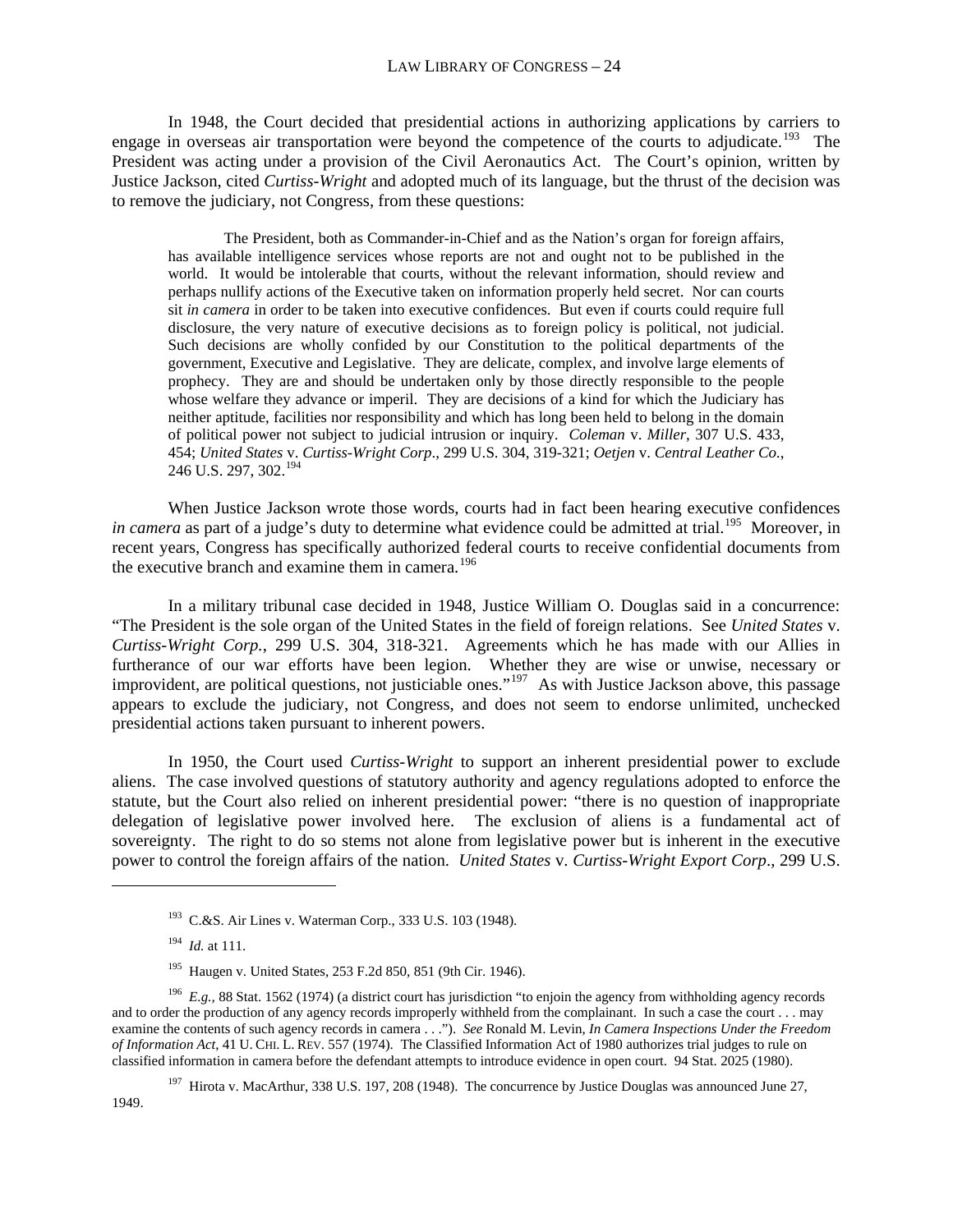304; *Fong Yue Ting* v. *United States*, 149 U.S. 698, 713. When Congress prescribes a procedure concerning the admissibility of aliens, it is not dealing alone with a legislative power. It is implementing an inherent executive power."[198](#page-25-0)

This ruling would support the exercise of inherent executive power taken in the absence of congressional policy. It is less clear how a court would rule if presidential action violated statutory policy. In another military tribunal case, decided in 1950, the Court discussed legal challenges being brought against the "conduct of diplomatic and foreign affairs, for which the President is exclusively responsible. *United States* v. *Curtiss-Wright Corp*., 299 U.S. 304; . . . ."[199](#page-25-1) A deportation case in 1952 cited *Curtiss-Wright* but nevertheless recognized the role of the legislative branch in deciding policy in this area. Aliens "remain subject to the plenary power of Congress to expel them under the sovereign right to determine what noncitizens shall be permitted to remain within our borders."<sup>[200](#page-25-2)</sup>

In the Steel Seizure Case of 1952, Justice Jackson observed that the most that can be drawn from *Curtiss-Wright* is the intimation that the President "might act in external affairs without congressional authority, but not that he might act contrary to an act of Congress."[201](#page-25-3) He noted that "much of the [Justice Sutherland] opinion is *dictum*."<sup>[202](#page-25-4)</sup> In 1981, a federal appellate court cautioned against placing undue reliance on "certain dicta" in Justice Sutherland's opinion: "To the extent that denominating the President as the 'sole organ' of the United States in international affairs constitutes a blanket endorsement of plenary Presidential power over any matter extending beyond the borders of this country, we reject that characterization."[203](#page-25-5)

A right to travel case in 1965 cited *Curtiss-Wright* in upholding the authority of the Secretary of State to restrict travel to Cuba.<sup>[204](#page-25-6)</sup> Inherent presidential power, however, was not at issue. The case turned on the Court's recognition that Congress, in delegating legislative power to the President, "must of necessity paint with a brush broader than that it customarily wields in domestic areas."<sup>[205](#page-25-7)</sup> Several Justices in the Pentagon Papers Case in 1971 made reference to *Curtiss-Wright*. In a concurrence, joined by Justice Byron White, Justice Potter Stewart described the President's power in national defense and international affairs as "largely unchecked by the Legislative and Judicial branches."<sup>[206](#page-25-8)</sup> He left unclear whether the lack of checks was constitutionally mandated or merely a reflection of Congress and the courts not doing their jobs. The reference to Justice Sutherland's decision is included in a footnote related to the judicial branch, suggesting that *Curtiss-Wright* stands as a limiting factor on the judiciary, not on Congress. A concurrence by Justice Thurgood Marshall recognized that *Curtiss-Wright* gives the President "broad powers by virtue of his primary responsibility for the conduct of our foreign affairs and his position as Commander in Chief."<sup>[207](#page-25-9)</sup> A dissent by Justice John Harlan quoted John Marshall's speech in 1800 ("The President is the sole organ of the nation in its external relations, and its sole representation

- <span id="page-25-0"></span>198 Knauff . Shaughnessy, 338 U.S. 537, 542 (1950).
- <span id="page-25-1"></span>199 Johnson v. Eisentrager, 339 U.S. 763, 789 (1950).
- <span id="page-25-2"></span>200 Carlson v. Landon, 342 U.S. 524, 534 (1952).
- <span id="page-25-3"></span><sup>201</sup> Youngstown Co. v. Sawyer, 343 U.S. 579, 636 n.2 (1952) (concurring opinion).
- <span id="page-25-4"></span>202 *Id.*

- <span id="page-25-5"></span><sup>203</sup> American Intern. Group v. Islamic Republic of Iran,  $657$  F.2d 430, 438 n.6 (D.C. Cir. 1981).
- <span id="page-25-6"></span>204 Zemel v. Rusk, 381 U.S. 1, 17 (1965).
- <span id="page-25-7"></span>205 *Id.*
- <span id="page-25-8"></span>206 New York Times Co. v. United States, 403 U.S. 713, 727 (1971).
- <span id="page-25-9"></span>207 *Id.* at 741.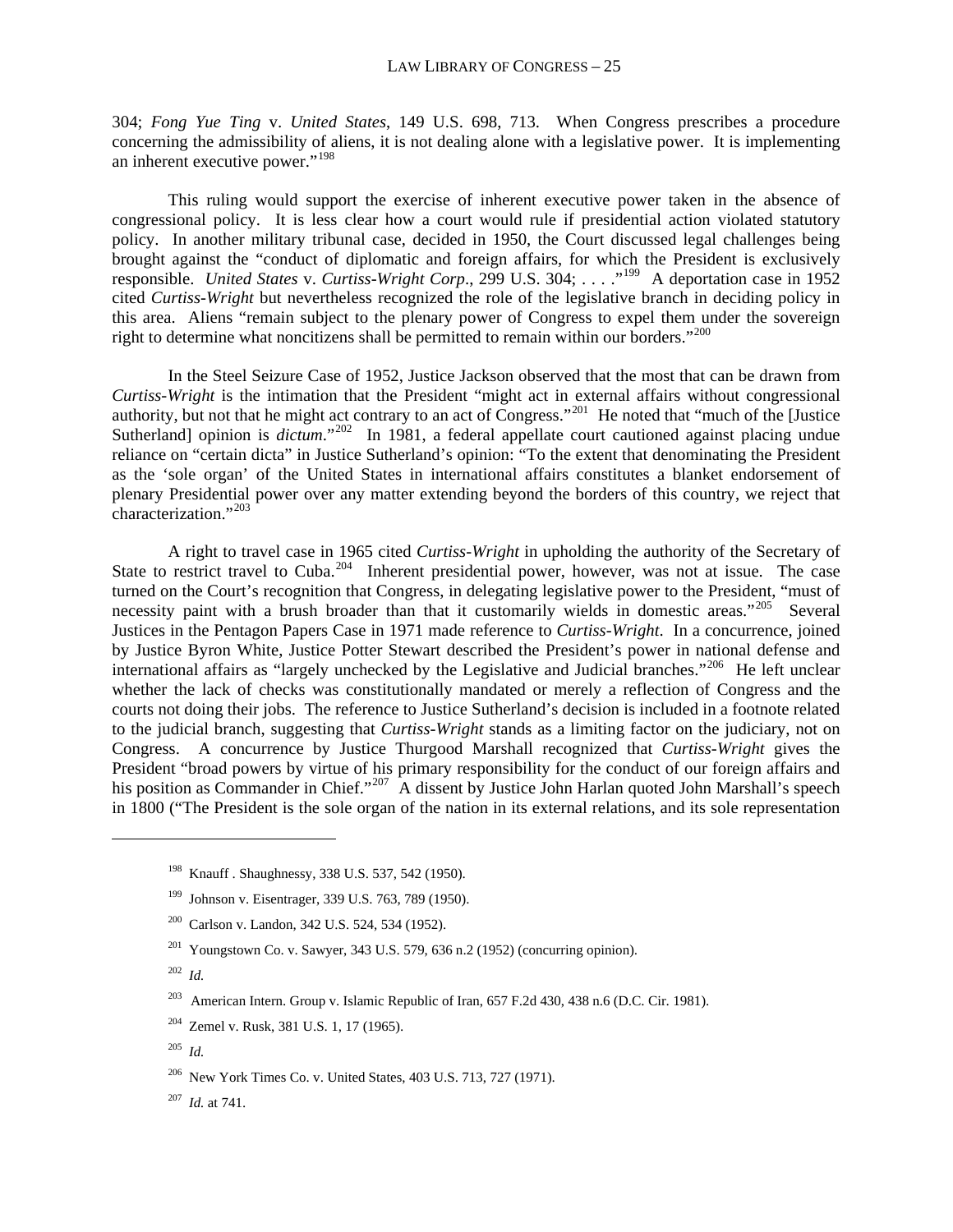with foreign nations") and remarked: "From that time, shortly after the founding of the Nation, to this, there has been no substantial challenge to this description of the scope of executive power."<sup>[208](#page-26-0)</sup> A citation to *Curtiss-Wright* is added at that point. The problem with "this description of the scope of executive power" is that Marshall's sentence, standing by itself, does not delineate any particular scope of presidential power, and the context of the House debate refutes any notion that Marshall believed in exclusive, inherent, or unchecked executive power. What is meant by "this description of the scope of executive power" — what Marshall meant or how Sutherland misconceived what Marshall said?

A year after the Pentagon Papers Case, Justice William H. Rehnquist announced the judgment of the Court in a case involving the expropriation of property in Cuba. He first cited a case from 1918 that recognized that the "conduct of the foreign relations of our Government is committed by the Constitution to the Executive and Legislative — 'the political' — Departments . . . ."[209](#page-26-1) Having discussed *concurrent* power, he then proceeded down the opposite path by citing *Curtiss-Wright* and quoting from Marshall's sole-organ speech to buttress the point that the executive branch has "exclusive competence" in the field of foreign affairs.[210](#page-26-2) In other decisions, Rehnquist also used *Curtiss-Wright* to argue that the limits on the authority of Congress to delegate its legislative power are "less stringent in cases where the entity exercising the delegated authority itself possesses independent authority over the subject matter,"<sup>[211](#page-26-3)</sup> and that the President occupies a "pre-eminent position . . . with respect to our Republic," particularly "in the area of foreign affairs and international relations."[212](#page-26-4)

In a treaty termination case decided in 1979, Justice Lewis Powell relied on *Curtiss-Wright* to argue that Congress may grant the President wider discretion in foreign policy than in domestic affairs, $^{213}$  $^{213}$  $^{213}$ whereas in the same case Justice Rehnquist (joined by Chief Justice Warren Burger and Justices Stewart and John Paul Stevens) cited *Curtiss-Wright* for the more sweeping proposition that the judiciary should decline to decide political questions involving "foreign relations — specifically a treaty commitment to use military force in the defense of a foreign government if attacked." $^{214}$  $^{214}$  $^{214}$  A year later, in a concurrence, Rehnquist cited *Curtiss-Wright* to observe that delegations of legislative authority are upheld "because of the delegatee's residual authority over particular subjects of regulation," and that in the area of foreign affairs Congress (quoting from Justice Sutherland) "must often accord to the President a degree of discretion and freedom from statutory restriction which would not be admissible were domestic affairs alone involved."<sup>[215](#page-26-7)</sup>

In 1981, in a case involving the revocation of an American citizen's passport, Chief Justice Burger relied in part on language from *Curtiss-Wright* that the President "has his confidential sources of information. He has his agents in the form of diplomatic, consular and other officials. Secrecy in respect of information gathered by them may be highly necessary, and the premature disclosure of it productive of harmful results."[216](#page-26-8) In the same year, Justice Rehnquist wrote for the Court in sustaining President

208 Id. at 756.

- 212 Nixon v. Administrator of General Services, 433 U.S. 425, 550-51 n.6 (1977) (dissenting op.).
- 213 Goldwater v. Carter, 444 U.S. 996, 1001 n.1 (1980).
- <span id="page-26-6"></span><sup>214</sup> *Id.* at 1003-04. *See also* 1004-05.
- <span id="page-26-7"></span>215 Industrial Union Dept. v. American Petrol. Inst., 448 U.S. 607, 684 (1980).
- <span id="page-26-8"></span>216 Haig v. Agee, 453 U.S. 280, 307-08 (1981).

<span id="page-26-5"></span><span id="page-26-4"></span><span id="page-26-3"></span><span id="page-26-2"></span><span id="page-26-1"></span><span id="page-26-0"></span><sup>&</sup>lt;sup>209</sup> First Nat. City Bk. v. Banco Nacional de Cuba, 406 U.S. 759, 766 (1972) (citing Oetjen v. Central Leather Co., 246 U.S. 297, 302 (1918)).

<sup>210</sup> *Id.* (citing United States v. Belmont, 301 U.S. 324 (1937)).

<sup>211</sup> United States v. Mazurie, 419 U.S. 544, 556-57 (1975).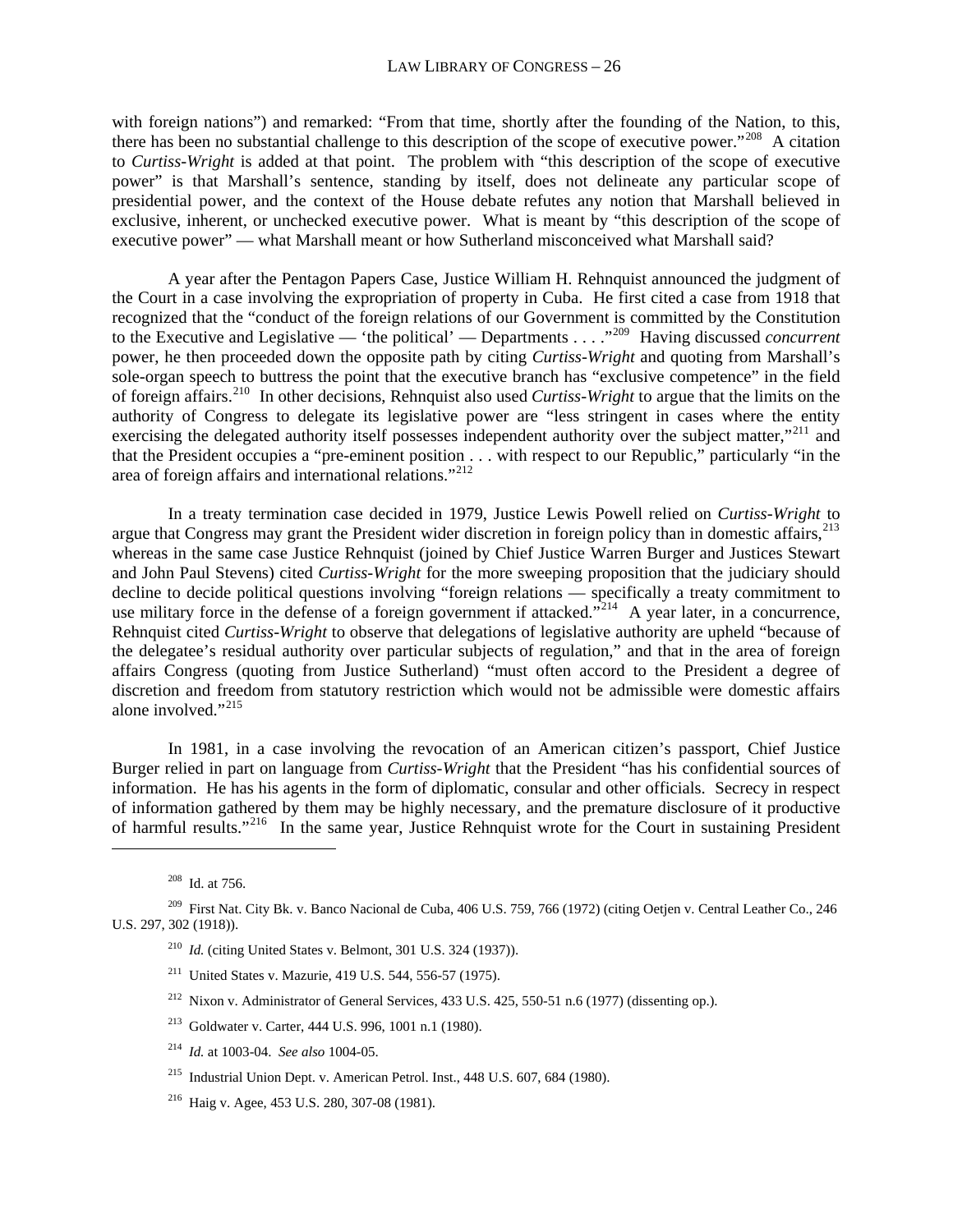Jimmy Carter's decision to freeze Iranian assets. The decision turned in large part on statutory authority under the International Emergency Economic Powers Act (IEEPA), but Rehnquist referred to language in *Curtiss-Wright* about the existence of presidential power "which does not require as a basis for its exercise an act of Congress."<sup>[217](#page-27-0)</sup> The Court took note of the fact that "Congress has not disapproved of the action taken here. . . . We are thus clearly not confronted with a situation in which Congress has in some way resisted the exercise of Presidential authority."<sup>[218](#page-27-1)</sup> This seems to imply a legislative check on presidential power that does not "require as a basis for its exercise an act of Congress."

In 1984, the Court upheld presidential authority under the Trading With the Enemy Act (TWEA) to limit travel-related transactions with Cuba, referring to language in *Curtiss-Wright* about the "traditional deference to executive judgment '[i]n this vast external realm.'"[219](#page-27-2) A 1988 decision by the Supreme Court concerned the authority of the Central Intelligence Agency (CIA) to terminate an employee on grounds of homosexuality. The Court decided that a provision of the Administrative Procedure Act precluded judicial review of the agency's decision, and reversed the D.C. Circuit on that ground.<sup>[220](#page-27-3)</sup> Concurring in part and dissenting in part, Justice Sandra Day O'Connor stated that the functions performed by the CIA "lie at the core of 'the very delicate, plenary and exclusive power of the President as the sole organ of the federal government in the field of international relations.' *United States* v. *Curtiss-Wright Export Corp*., 299 U.S. 304, 320 (1936)."[221](#page-27-4) In a dissent, Justice Antonin Scalia repeated the same language, adding the rest of the sentence from *Curtiss-Wright*: "a power which does not require as a basis for its exercise an act of Congress."[222](#page-27-5)

In 1993, the Supreme Court held that neither a statutory provision nor Article 33 of the United Nations Convention Relating to the Status of Refugees limited the President's power to order the Coast Guard to return undocumented aliens, intercepted on the high seas, to Haiti.<sup>[223](#page-27-6)</sup> The Court interpreted congressional legislation as granting to the President "ample power to establish a naval blockade that would simply deny illegal Haitian migrants the ability to disembark on our shores."<sup>[224](#page-27-7)</sup> Whether the President's method of returning Haitians posed a greater risk of harm to them was considered "irrelevant to the scope of his authority to take action that neither the Convention nor the statute clearly prohibits."<sup>225</sup> The presumption that a congressional statute does not have extraterritorial application unless the intent is clear "has special force when we are construing treaty and statutory provisions that may involve foreign and military affairs for which the President has unique responsibility. Cf. *United States* v. *Curtiss-Wright Export Corp.*, 299 U.S. 304 (1936)."<sup>[226](#page-27-9)</sup> Left unexplored in the 1993 decision was the constitutional authority of Congress to legislate and reshape national policy in this area.

- <span id="page-27-2"></span>219 Regan v. Wald, 468 U.S. 222, 243 (1984).
- <span id="page-27-3"></span>220 Webster v. Doe, 486 U.S. 592 (1988).
- <span id="page-27-4"></span>221 *Id.* at 605-06.
- <span id="page-27-5"></span>222 *Id.* at 614-15.
- <span id="page-27-6"></span>223 Sale v. Haitian Centers Council, Inc., 509 U.S. 155 (1993).
- <span id="page-27-7"></span>224 *Id.* at 187.
- <span id="page-27-8"></span>225 *Id.* at 188.
- <span id="page-27-9"></span><sup>226</sup> *Id.*

<span id="page-27-0"></span><sup>217</sup> Dames & Moore v. Regan, 453 U.S. 654, 661 (1981).

<span id="page-27-1"></span><sup>218</sup> *Id.* at 687-88.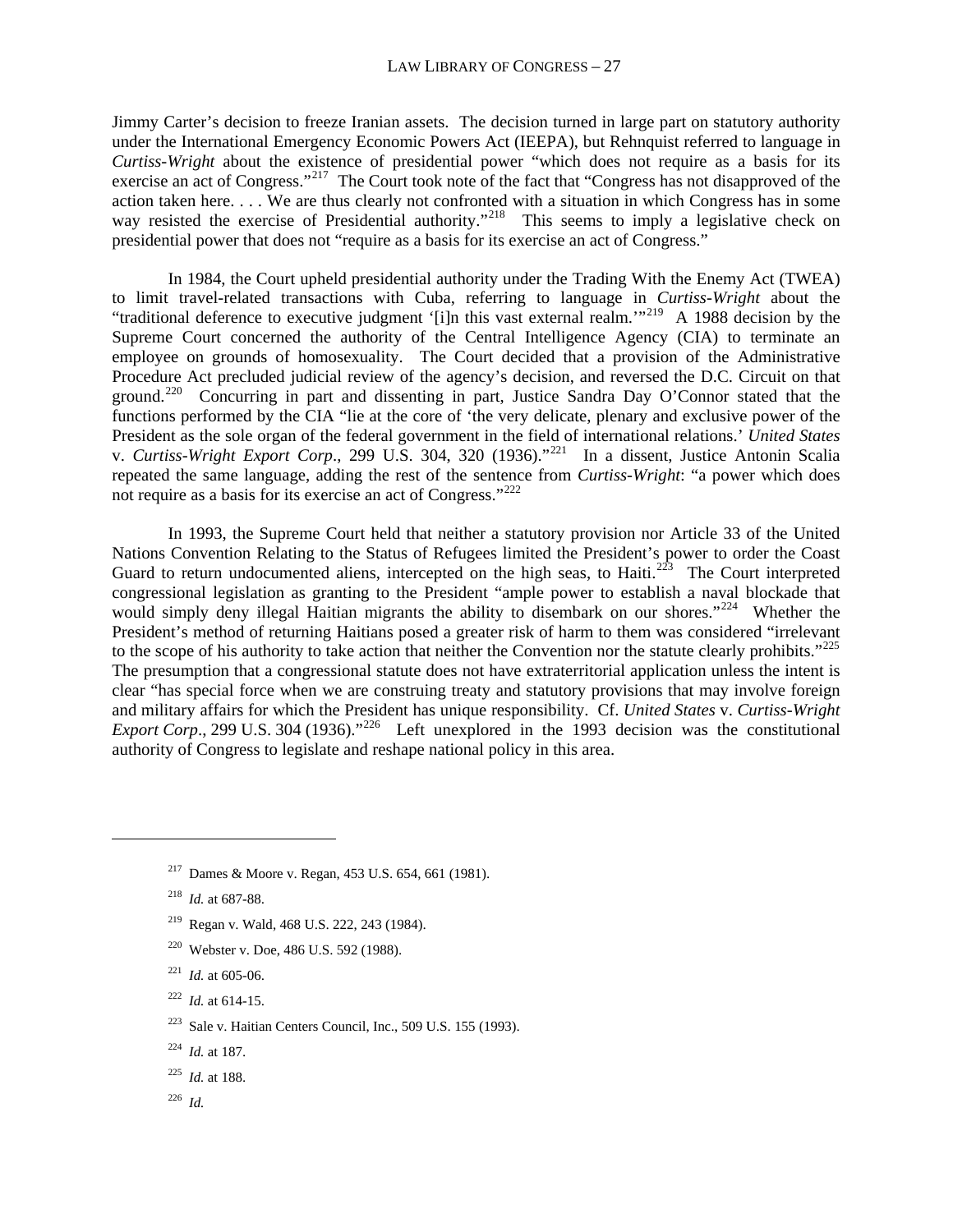#### **X. Conclusions**

*Curtiss-Wright* remains a frequent citation used by the judiciary to uphold broad definitions of presidential power in foreign relations. Scholarly criticism has been directed at these points: the reliance on dicta in Justice Sutherland's opinion, taking John Marshall's speech out of context, and arguing that sovereignty passed directly from England to the national government and particularly to the President. Also objected to is Sutherland's distinction between external and internal affairs for the purpose of vesting exclusive powers with the President. The case is frequently cited by the courts to support not only broad delegations of legislative power to the executive branch, but also the existence of independent, implied, inherent, and extra-constitutional powers for the President.<sup>[227](#page-28-0)</sup> Although some Justices of the Supreme Court have described the President's foreign relations power as "exclusive," the Court itself has not denied to Congress its constitutional authority to enter the field and reverse or modify presidential decisions in the area of national security and foreign affairs.

In *Hamdan* v. *Rumsfeld*, decided by the Court on June 29, 2006, the Bush administration had argued that the inherent powers available to the President under Article II included authority to create military commissions and to adopt necessary trial procedures. Presidential power under Article II "includes the inherent authority to create military commissions even in the absence of any statutory authorization, because that authority is a necessary and longstanding component of his war powers."<sup>228</sup> According to the government, "[t]hroughout our Nation's history, Presidents have exercised their inherent commander-in-chief authority to establish military commissions without any specific authorization from Congress."[229](#page-28-2) The government cited *Curtiss-Wright* for the proposition that the President may determine that the Geneva Convention does not apply to al Qaeda in Afghanistan or elsewhere, and that al Qaeda detainees do not qualify as prisoners of war. $^{230}$  $^{230}$  $^{230}$ 

In *Hamdan*, the Court held that the military commission created by the administration was not expressly authorized by any congressional statute. Existing law, including Article 21, did not provide a mandate to the President to authorize any type of commission he deemed necessary, nor did the Court find anything in the text or legislative history of the Authorization for Use of Military Force (AUMF), enacted after 9/11, that intended to expand or alter the authorization set forth in Article 21. The Court found that the military commission established by the administration, in terms of structure and procedures, violated both the Uniform Code of Military Justice (UCMJ) and the four Geneva Conventions. It also found that UCMJ Article 36 had not been complied with and that the rules adopted for Hamdan's commission were illegal. As a result, it was necessary for the administration to come to Congress to obtain statutory authority to proceed in a legal manner. In so ruling, the Court did not accept the government's position that the President has inherent authority under the Commander in Chief Clause or other Article II powers to create military commissions without first obtaining authority from Congress.

l

<span id="page-28-3"></span><span id="page-28-2"></span><span id="page-28-1"></span>21.

<span id="page-28-0"></span><sup>227</sup> Justice Sutherland was not the first, in *Curtiss-Wright*, to recognize inherent powers for the President. *See*, for example, Kennett v. Chambers, 55 U.S. 38, 51 (1852) (President's power to recognize other governments), and *In re* Neagle, 135 U.S. 1, 64 (1890) (where the Court refers not only to express powers but also to "the rights, duties and obligations growing out of the Constitution itself, our international relations, and all the protection implied by the nature of the government under the Constitution").

<sup>&</sup>lt;sup>228</sup> Brief for Respondents, Hamdan v. Rumsfeld, No. 05-184, Supreme Court of the United States, February 2006, at

<sup>229</sup> *Id.* at 22.

<sup>230</sup> *Id.* at 38.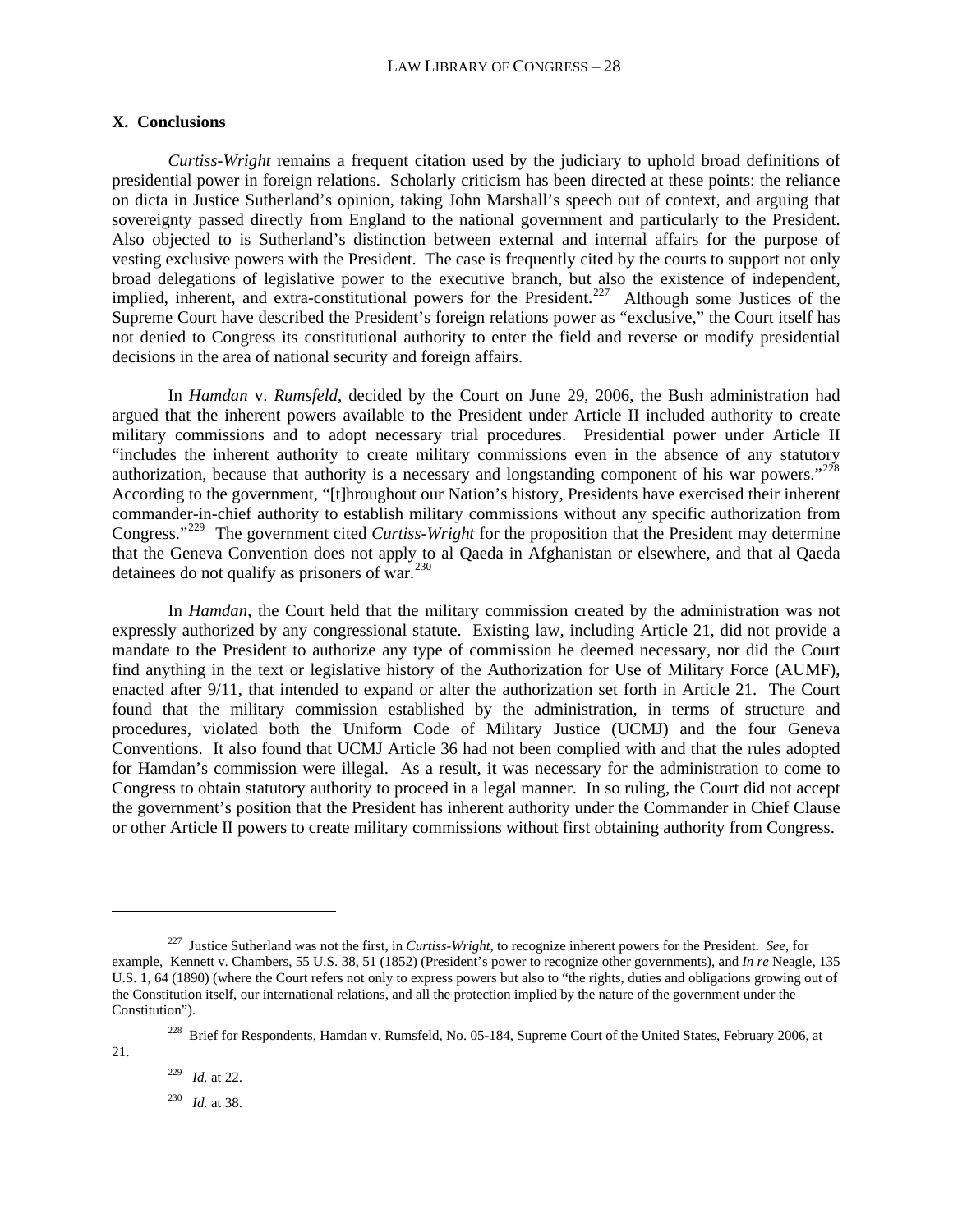*Curtiss-Wright* is not mentioned in the decision for the Court by Justice Stevens, the concurrences by Justices Breyer and Kennedy, or the dissents by Justices Scalia and Alito. The decision is cited twice in the dissent by Justice Thomas (pages 43 and 48 of his memo op.).